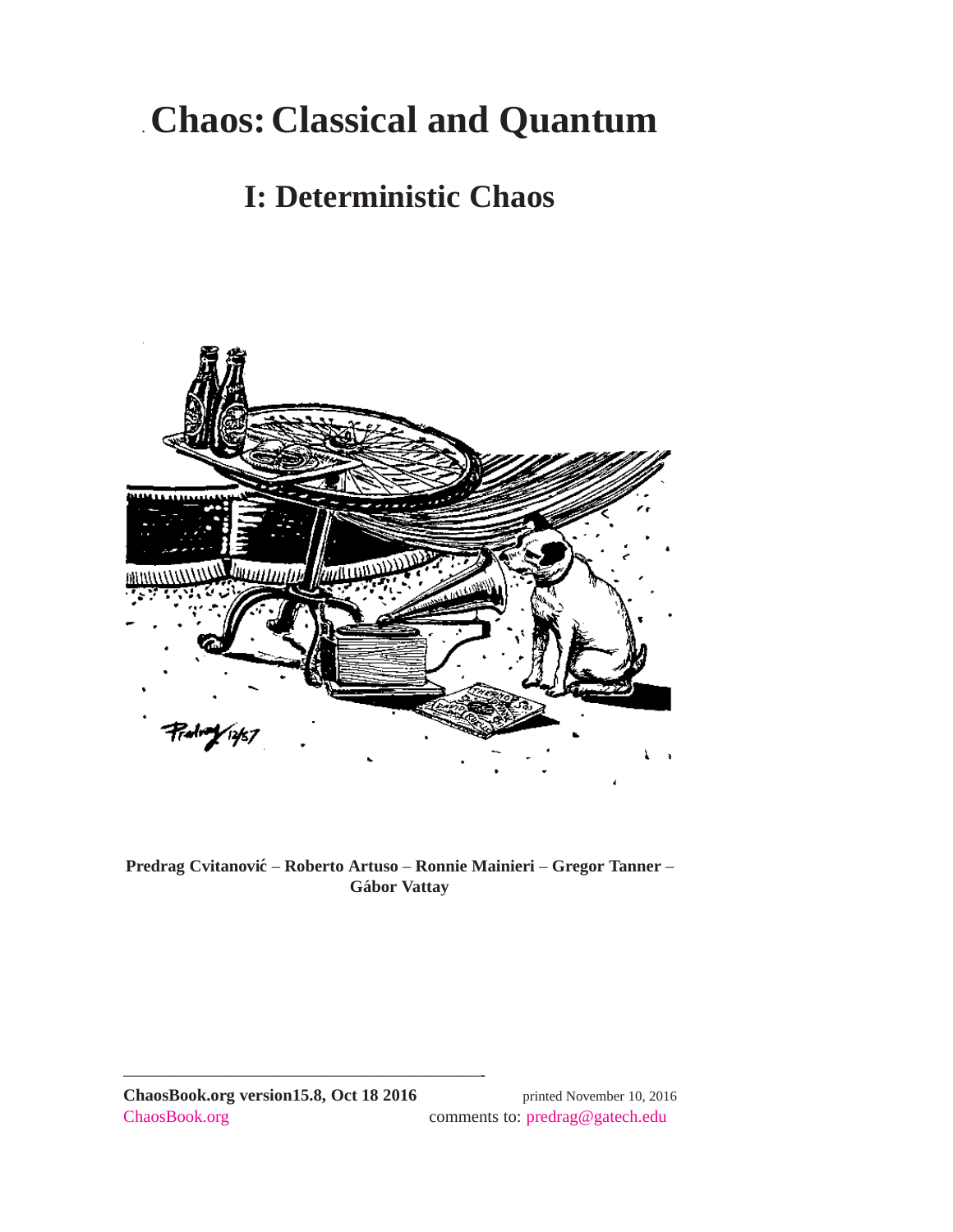## **Chapter 31**

# **Universality in transitions to chaos**

When you come to a fork in the road, take it! —Yogi Berra

THE DEVELOPMENTS that we shall describe next are one of those pleasing demonstrations of the unity of physics. The key discovery was made by a physicist not trained to work on problems of turbulence. In the fall of 1975 Mitchell J. Feigenbaum, an elementary particle theorist, discovered a universal transition to chaos in 1-dimensional unimodal map dynamics. At the time the physical implications of the discovery were nil. During the next few years, however, numerical and mathematical studies established this universality in a number of realistic models in various physical settings, and in 1980 the universality theory passed its first experimental test.

The discovery was that large classes of nonlinear systems exhibit transitions to chaos which are *universal* and *quantitatively* measurable. This advance was akin to (and inspired by) earlier advances in the theory of phase transitions; for the first time one could, predict and measure 'critical exponents' for turbulence. But the breakthrough consisted not so much in discovering a new set of universal numbers, as in developing a new way to solve strongly nonlinear physical problems. Traditionally, we use regular motions (harmonic oscillators, plane waves, free particles, etc.) as zeroth-order approximations to physical systems, and account for weak nonlinearities perturbational. We think of a dynamical system as a smooth system whose evolution we can follow by integrating a set of differential equations. The universality theory tells us that the zeroth-order approximations to strongly nonlinear systems should be quite different. They show an amazingly rich structure which is not at all apparent in their formulation in terms of differential equations; instead, they exhibit self-similar structures which can be encoded by universality equations of a type which we will describe here. To put it more provocatively: junk your old equations and look for guidance in clouds' repeating patterns.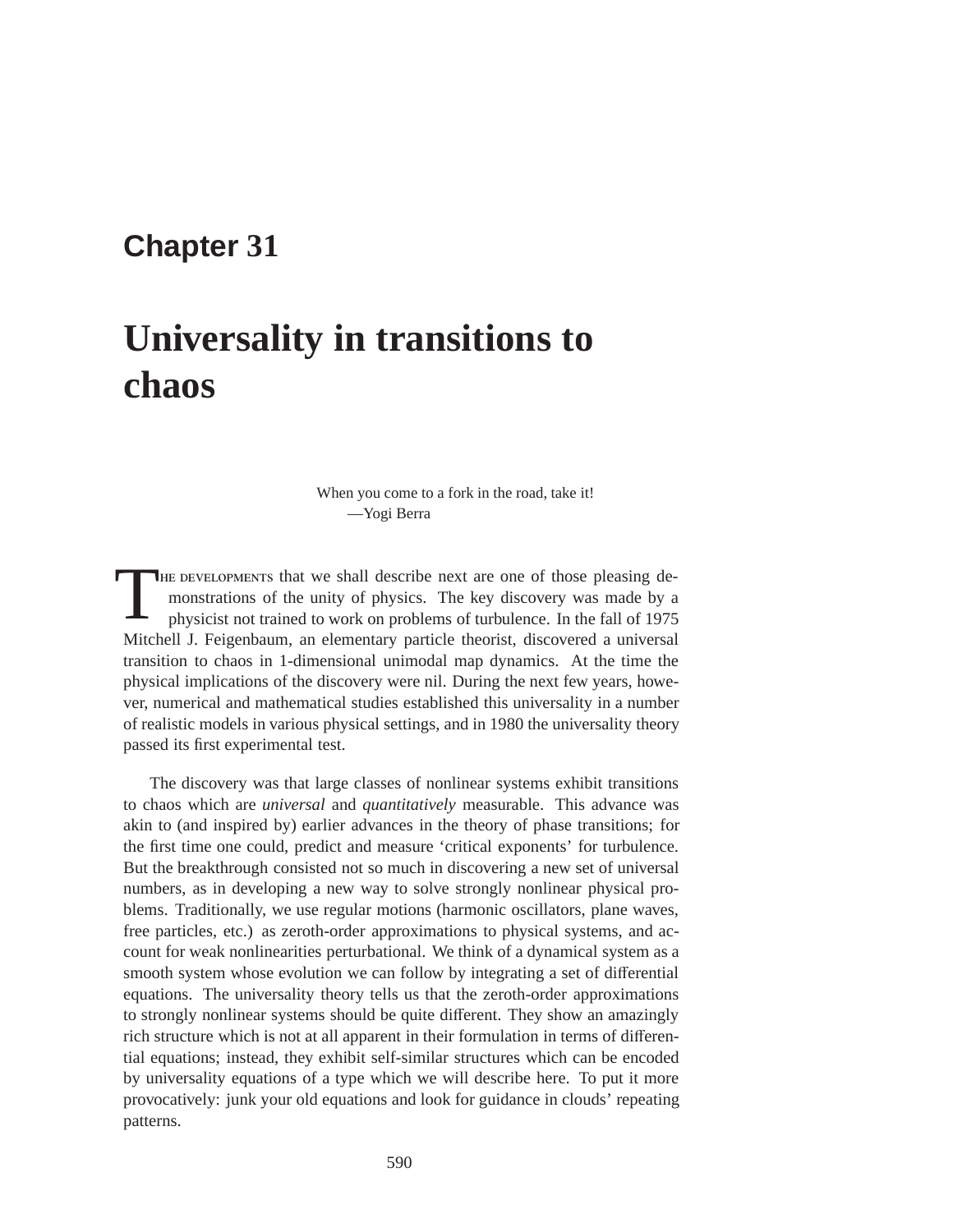<span id="page-2-1"></span><span id="page-2-0"></span>

In this chapter we reverse the chronology, describing first a turbulence experiment, then a numerical experiment, and finally explain the observations using the universality theory. We will try to be intuitive and concentrate on a few key ideas. Even though we illustrate it by onset of turbulence, the universality theory is by no means restricted to the problems of fluid dynamics.

### **31.1 Onset of turbulence**

We start by describing schematically the 1980 experiment of Libchaber and Maurer. In the experiment a liquid is contained in a small box heated from the bottom. The salient points are:

- 1. There is a *controllable parameter*, the Rayleigh number, which is proportional to the temperature difference between the bottom and the top of the cell.
- 2. The system is *dissipative*. Whenever the Rayleigh number is increased, one waits for the *transients to die out*.
- 3. The container, figure [31.1](#page-2-0) (a), has a small "aspect ratio"; its width is a small integer multiple of its height, approximately.

For small temperature gradients there is a heat flow across the cell, but the liquid is static. At a critical temperature a convective flow sets in. The hot liquid rises in the middle, the cool liquid flows down at the sides, and two convective rolls appear. So far everything is as expected from standard bifurcation scenarios. As the temperature difference is increased further, the rolls become unstable in a very specific way - a wave starts running along the roll, figure[31.1](#page-2-0) (b).

As warm liquid is rising on one side of the roll, cool liquid is descending down the other side, the position and the sideways velocity of the ridge can be measured with a thermometer, figure [31.2.](#page-2-1) One observes a sinusoid, figure [31.3.](#page-3-0) The periodicity of this instability suggests two other ways of displaying the measurement, figure [31.4.](#page-3-1)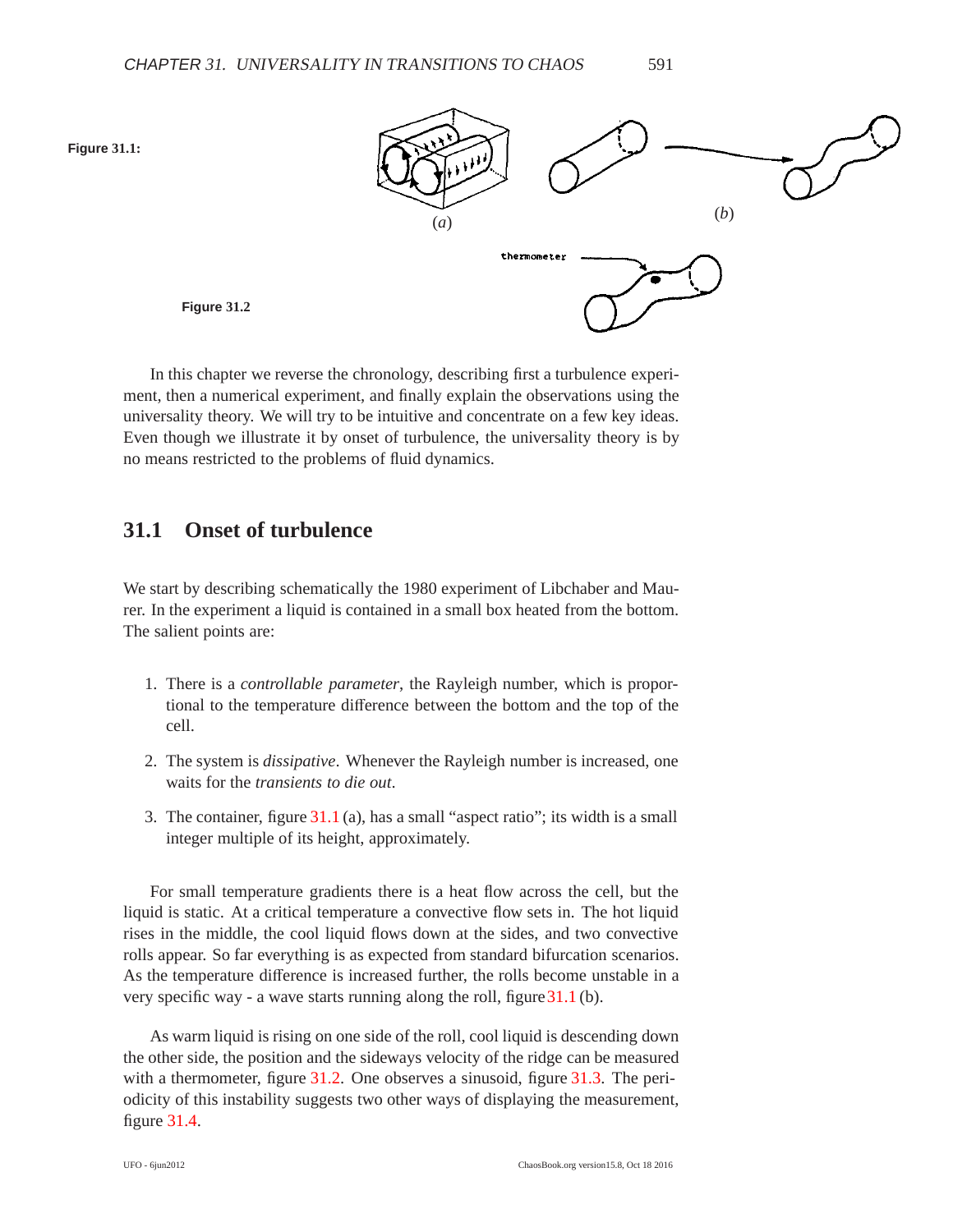



<span id="page-3-1"></span><span id="page-3-0"></span>**Figure 31.3:**

Now the temperature difference is increased further. After the stabilization of the state space trajectory, a new wave is observed superimposed on the original sinusoidal instability. The three ways of looking at it (real time, state space, frequency spectrum) are sketched in figure 31.5. A coarse measurement would make us believe that  $T_0$  is the periodicity. However, a closer look reveals that the state space trajectory misses the starting point at  $T_0$ , and closes on itself only after  $2T_0$ . If we look at the frequency spectrum, a new wave band has appeared at half the original frequency. Its amplitude is small, because the state space trajectory is still approximately a circle with periodicity *T*0.

As one increases the temperature very slightly, a fascinating thing happens: the state space trajectory undergoes a very fine splitting, see figure  $31.6$ . We see that there are three scales involved here. Looking casually, we see a circle with period  $T_0$ ; looking a little closer, we see a pretzel of period  $2T_0$ ; and looking very closely, we see that the trajectory closes on itself only after 4 $T_0$ . The same information can be read off the frequency spectrum; the dominant frequency is  $f_0$ (the circle), then  $f_0/2$  (the pretzel), and finally, much weaker  $f_0/4$  and  $3f_0/4$ .

The experiment now becomes very difficult. A minute increase in the temperature gradient causes the state space trajectory to split on an even finer scale, with the periodicity  $2^{3}T_{0}$ . If the noise were not killing us, we would expect these splittings to continue, yielding a trajectory with finer and finer detail, and a frequency spectrum of figure [31.7,](#page-5-0) with families of ever weaker frequency components. For a critical value of the Rayleigh number, the periodicity of the system is  $2^{\circ}T_0$ , and the convective rolls have become turbulent. This *weak turbulence* is today usually referred to as the 'onset of chaos'. Globally, the rolls persist but are wiggling irregularly. The ripples which are running along them show no periodicity, and the spectrum of an idealized, noise-free experiment contains infinitely many subharmonics, figure [31.8.](#page-5-1) If one increases the temperature gradient beyond this critical value, there are further surprises (see, for example, figure [31.16\)](#page-9-0) which we will not discuss here.

We now turn to a numerical simulation of a simple nonlinear oscillator in order to start understanding why the state space trajectory splits in this peculiar fashion.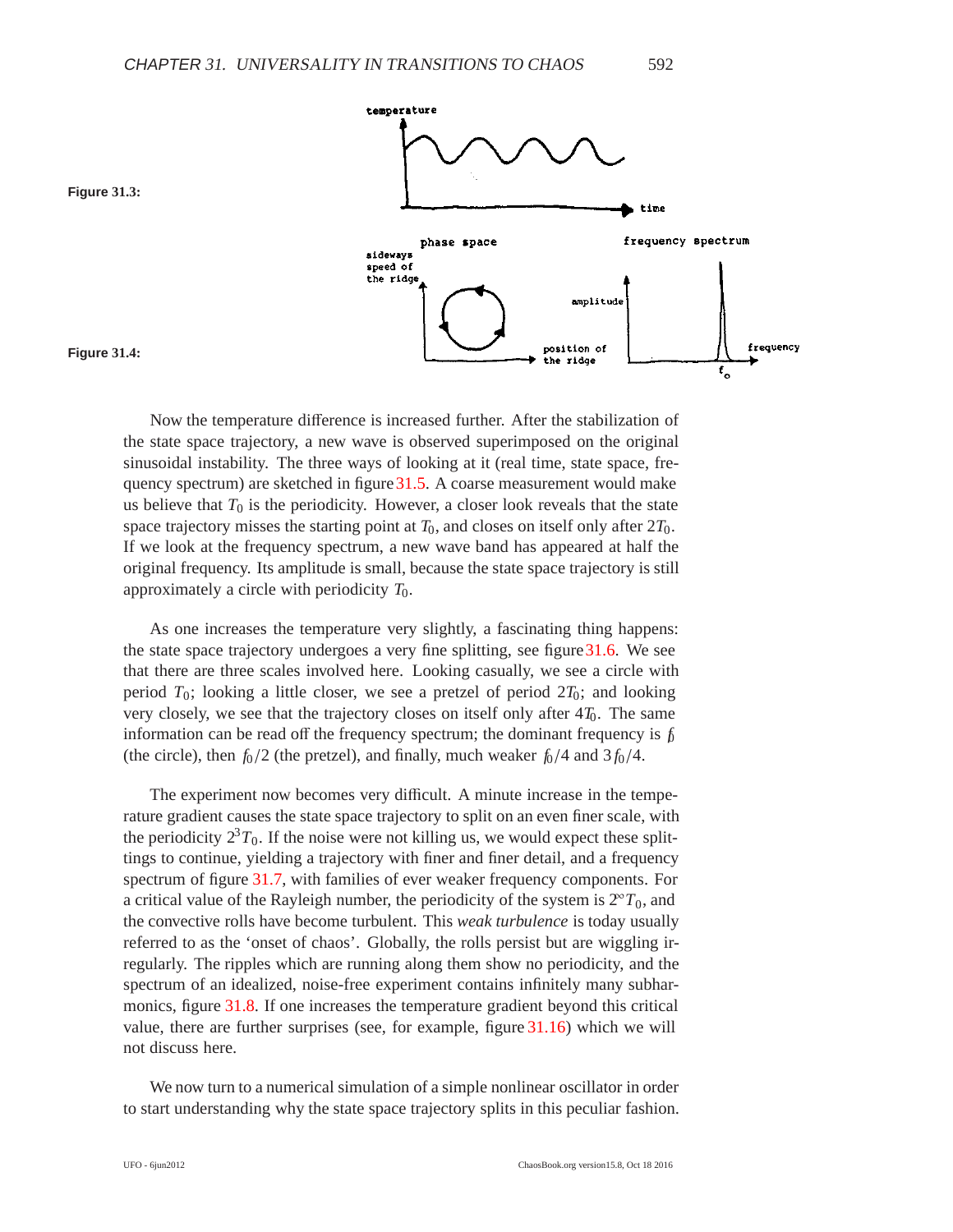

<span id="page-4-1"></span><span id="page-4-0"></span>

**Figure 31.6:**

## **31.2 Onset of chaos in a numerical experiment**

In the experiment that we have just described, limited experimental resolution makes it impossible to observe more than a few bifurcations. Much longer sequences can be measured in numerical experiments. A typical example is the nonlinear oscillator exercise [31.2](#page-19-0)

$$
\ddot{x} + \gamma \dot{x} - x + 4x^3 = A\cos(\omega t). \tag{31.1}
$$

The oscillator is driven by an external force of frequency  $\omega$ , with amplitude A period  $T_0 = 2\pi/\omega$ . The dissipation is controlled by the friction coefficient γ. (See [\(2.21\)](#page--1-0) and example [8.1.](#page--1-1)) Given the initial displacement and velocity one can easily follow numerically the state state space trajectory of the system. Due to the dissipation it does not matter where one starts; for a wide range of initial points the state space trajectory converges to an attracting *limit cycle* (trajectory loops onto itself) which for some  $\gamma = \gamma_0$  looks something like figure [31.9.](#page-6-0) If it were not for the external driving force, the oscillator would have simply come to a stop. As it is, executing a motion forced on it externally, independent of the initial displacement and velocity. Starting at the point marked 1, the pendulum returns to it after the unit period  $T_0$ .

However, as one decreases, the same phenomenon is observed as in the turbulence experiment; the limit cycle undergoes a series of period-doublings, figure [31.10.](#page-6-1) The trajectory keeps on nearly missing the starting point, until it hits after exactly  $2^{n}T_{0}$ . The state space trajectory is getting increasingly hard to draw; however, the sequence of points  $1, 2, \ldots, 2^n$ , which corresponds to the state of the oscillator at times  $T_0$ ,  $2T_0$ , ...,  $2^nT_0$ , sits in a small region of the state space, so in figure [31.11](#page-7-0) we enlarge it for a closer look. Globally the trajectories of the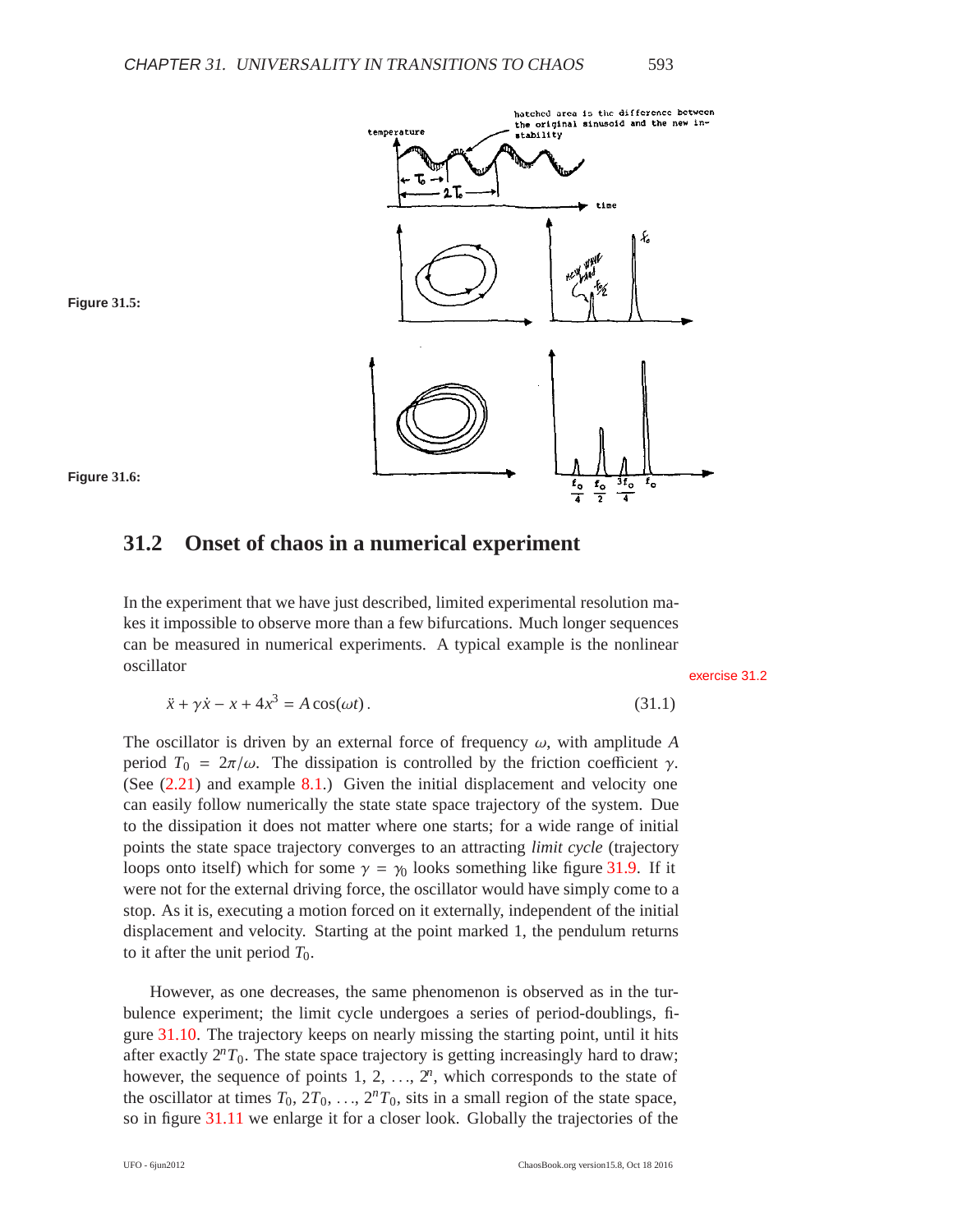

#### <span id="page-5-1"></span><span id="page-5-0"></span>**Figure 31.7:**

**Figure 31.8:**

turbulence experiment and of the non-linear oscillator numerical experiment look very different. However, the above sequence of near misses is *local*, and looks roughly the same for both systems. This sequence of points lies approximately on a straight line, figure [31.12.](#page-7-1) Let us concentrate on this line, reducing the dimensionality of the state space by a Poincaré map. The Poincaré map contains all the information we need; from it we can read off when an instability occurs, and how large it is. One varies continuously the non-linearity parameter (friction, Rayleigh number, etc.) and plots the location of the intersection points; in the present case, the Poincaré surface is - for all practical purposes - a smooth 1-dimensional curve, and the result is a *bifurcation tree* of figure [31.13.](#page-8-0) We already have some *qualitative* understanding of this plot. The state space trajectories we have drawn are localized (the energy of the oscillator is bounded) so the tree has a finite span. Bifurcations occur simultaneously because we are cutting a single trajectory; when it splits, it does so everywhere along its length. Finer and finer scales characterize both the branch separations and the branch lengths.

Feigenbaum's discovery consists of the following *quantitative* observations:

- 1. The *parameter convergence* is universal (i.e., independent of the particular physical system),  $\Delta_i/\Delta_{i+1} \rightarrow 4.6692...$  for *i* large, see figure [31.14.](#page-8-1)
- 2. The relative scale of successive *branch splittings* is universal:  $\epsilon / \epsilon_{i+1} \rightarrow$ 2.5029 ... for *i* large, see figure [31.15.](#page-9-1)

The beauty of this discovery is that if turbulence (chaos) is arrived at through an infinite sequence of bifurcations, we have two quantitative predictions:

1. The convergence of the critical Rayleigh numbers corresponding to the cycles of length 2, 4, 8, 16, ... is controlled by the universal convergence parameter  $\delta = 4.6692016...$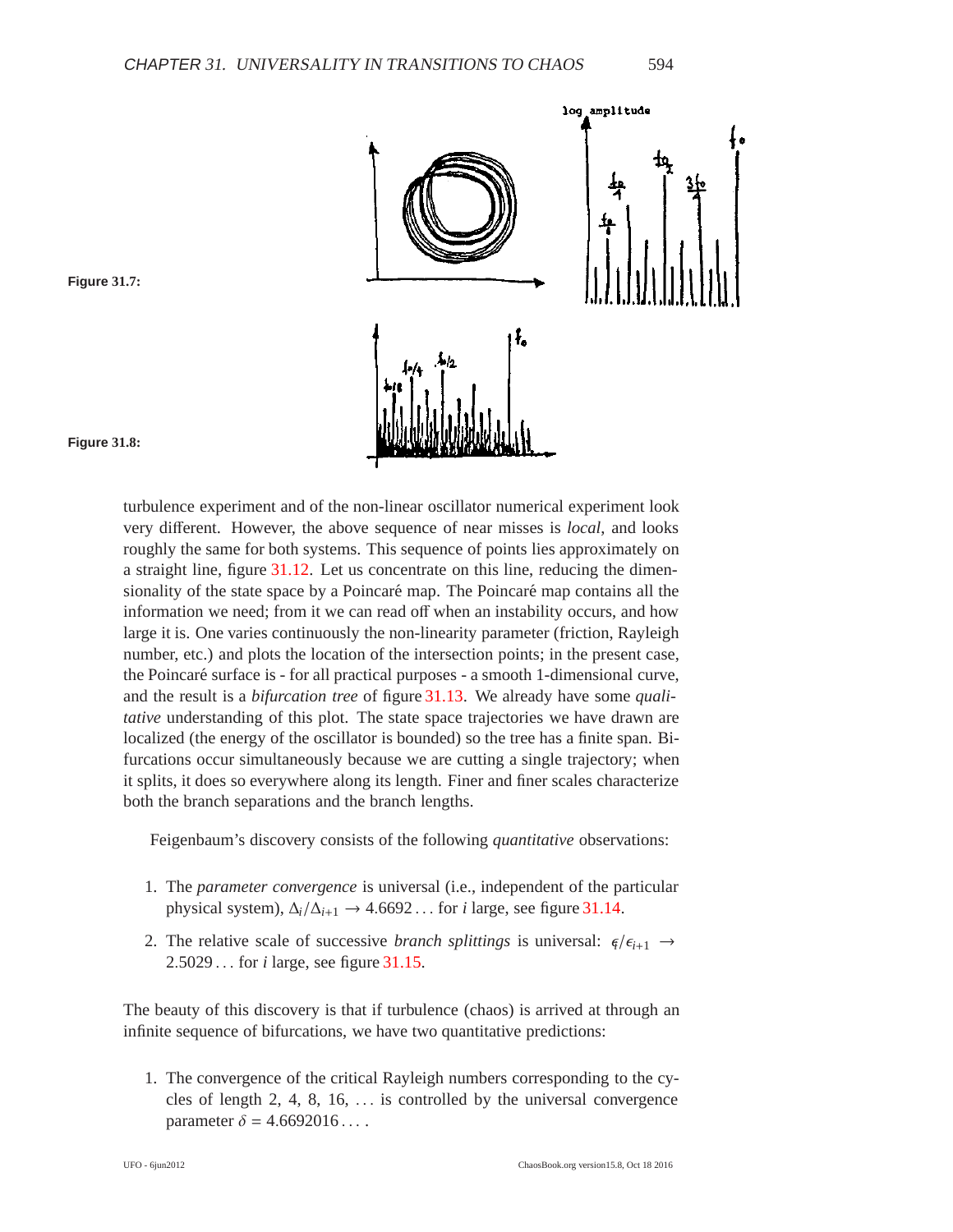

<span id="page-6-1"></span><span id="page-6-0"></span>**Figure 31.9:**

**Figure 31.10:**

- 2. The splitting of the state space trajectory is controlled by the universal sca
	- ling parameter  $\alpha = 2.50290787...$  As we have indicated in our discussion of the turbulence experiment, the relative heights of successive subharmonics measure this splitting and hence  $\alpha$ .

While this universality was derived through study of simple, few-dimensional systems (pendulum, oscillations along a convective roll), it also applies to high- or even infinite-dimensional systems, such as. discretizations of the Navier-Stokes equations, and in the literature there are innumerable other examples of perioddoublings in many-dimensional systems. A wonderful thing about this universality is that it does not matter much how close our equations are to the ones chosen by nature; as long as the model is in the same universality class (in practice this means that it can be modeled by a mapping of form  $(31.2)$ ) as the real system, both will undergo a period-doubling sequence. That means that we can get the right physics out of very simple models, and this is precisely what we will do next.

**Example** 31.1 **Period doubling tree in a flame flutter.** For  $v > 1$ ,  $u(x, t) = 0$  is the globally attractive stable equilibrium; starting with  $v = 1$  the solutions go through a rich sequence of bifurcations.

Figure [31.16](#page-9-0) is a representative plot of the period-doubling tree for the Poincaré map *P*. To obtain this figure, we took <sup>a</sup> random initial point, iterated it for <sup>a</sup> some time to let it settle on the attractor and then plotted the  $a<sub>6</sub>$  coordinate of the next 1000 intersections with the Poincaré section. Repeating this for different values of the damping parameter  $v$ , one can obtain a picture of the attractor as a function of  $v$ ; the dynamics exhibits <sup>a</sup> rich variety of behaviors, such as strange attractors, stable limit cycles, and so on.

The reason why multidimensional *dissipative* systems become effectively 1 dimensional is that: for dissipative systems state space volumes shrink. They shrink at different rates in different directions, as in figure 31.17. The direction of the slowest convergence defines a 1-dimensional line which will contain the attractor (the region of the state space to which the trajectory is confined at asymptotic times)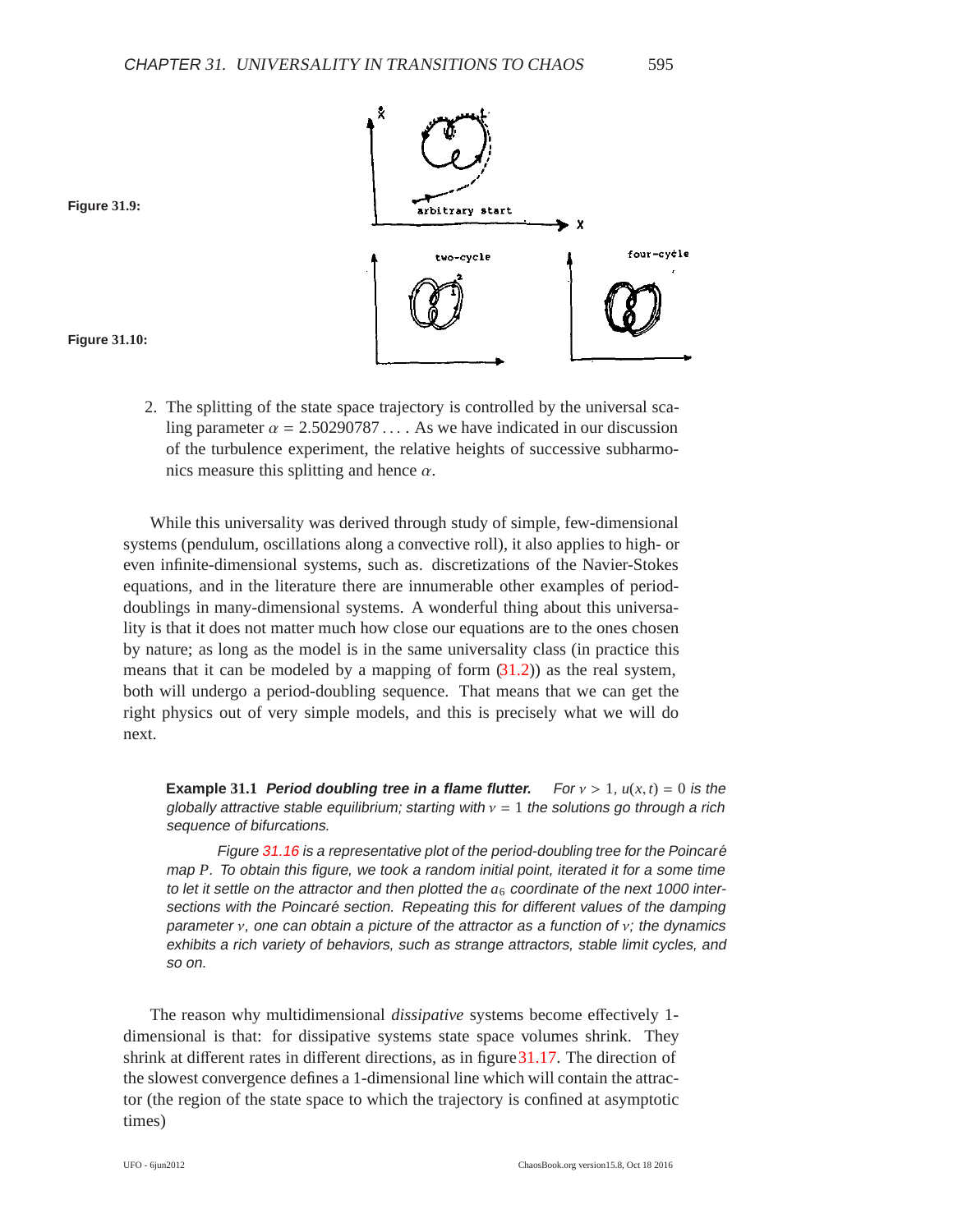

#### <span id="page-7-1"></span><span id="page-7-0"></span>**Figure 31.11:**



What we have presented so far are a few experimental facts; we now have to convince you that they are universal.

## **31.3 What does all this have to do with fishing?**

Looking at the state space trajectories shown earlier, we observe that the trajectory bounces within a restricted region of the state space. How does this happen? One way to describe this bouncing is to plot the  $(n+1)$ th intersection of the trajectory with the Poincaré surface as a function of the preceding intersection. Referring to figure  $31.12$  we find the map of figure  $31.18$ . This is a Poincaré return map for the limit cycle. If we start at various points in the state space (keeping the non-linearity parameter fixed) and mark all passes as the trajectory converges to the limit cycle, we trace an approximately continuous curve  $f(x)$  of figure 31.19 which gives the location of the trajectory at time  $t + T_0$  as a function of its location at time *t*:

<span id="page-7-2"></span>
$$
x_{n+1} = f(x_n). \tag{31.2}
$$

The trajectory bounces within a trough in the state space, and  $f(x)$  gives a local description of the way the trajectories converge to the limit cycle. In principle we know  $f(x)$ , as we can measure it, or compute it from the equations of motion. The form of  $f(x)$  depends on the choice of Poincaré map, and an analytic expression for  $f(x)$  is in general not available, but we know what  $f(x)$  should look like; it has to fall on both sides (to confine the trajectory), so it has a maximum. Around the maximum it looks like a parabola

$$
f(x) = a_0 + a_2(x - x_c)^2 + \dots
$$
 (31.3)

like any sensible polynomial approximation to a function with a hump.

This brings us to the problem of a rational approach to fishery. By means of a Poincaré map we have reduced a continuous trajectory in state space to 1-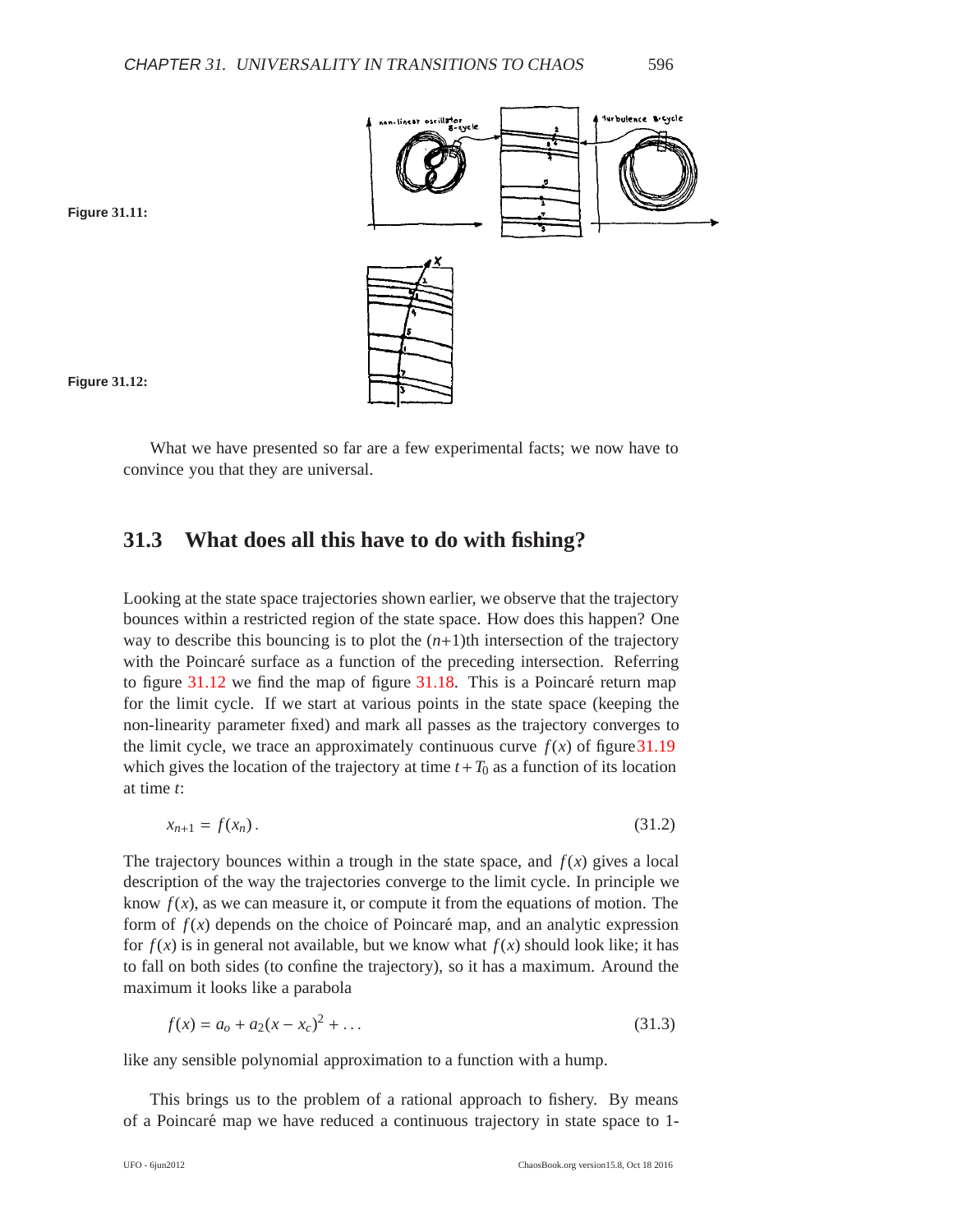<span id="page-8-0"></span>

<span id="page-8-1"></span>

**Figure 31.14:**

dimensional iteration. This 1-dimensional iteration is studied in population biology, where  $f(x)$  is interpreted as a population curve (the number of fish  $x_{n+1}$  in the given year as a function of the number of fish  $x_n$  the preceding year), and the bifurcation tree figure [31.13](#page-8-0) has been studied in considerable detail.

The first thing we need to understand is the way in which a trajectory converges to a limit cycle. A numerical experiment will give us something like fi-gure [31.21.](#page-12-0) In the Poincaré map the limit trajectory maps onto itself,  $x_q = f(x_q)$ . Hence a limit trajectory corresponds to a *fixed point* of  $f(x)$ . Take a programmable calculator and try to determine  $x_q$ . Type in a simple approximation to  $f(x)$ , such as

<span id="page-8-2"></span>
$$
f(x) = \lambda - x^2. \tag{31.4}
$$

Here  $\lambda$  is the non-linear parameter. Enter your guess  $x_0$  and press the button. The number  $x_1$  appears on the display. Is it a fixed point? Press the button again, and again, until  $x_{n+1} = x_n$  to desired accuracy. Diagrammatically, this is illustrated by the web traced out be the trajectory in figure [31.22.](#page-12-1) Note the tremendous simplification gained by the use of the Poincaré map. Instead of computing the entire state space trajectory by a numerical integration of the equations of motion, we are merely pressing a button on the calculator.

This little calculation confirms one's intuition about fishery. Given a fishpond, and sufficient time, one expects the number of fish to stabilize. However, no such luck - a rational fishery manager soon discovers that anything can happen from year to year. The reason is that the fixed point  $x_q$  need not be attractive, and our calculator computation need not converge.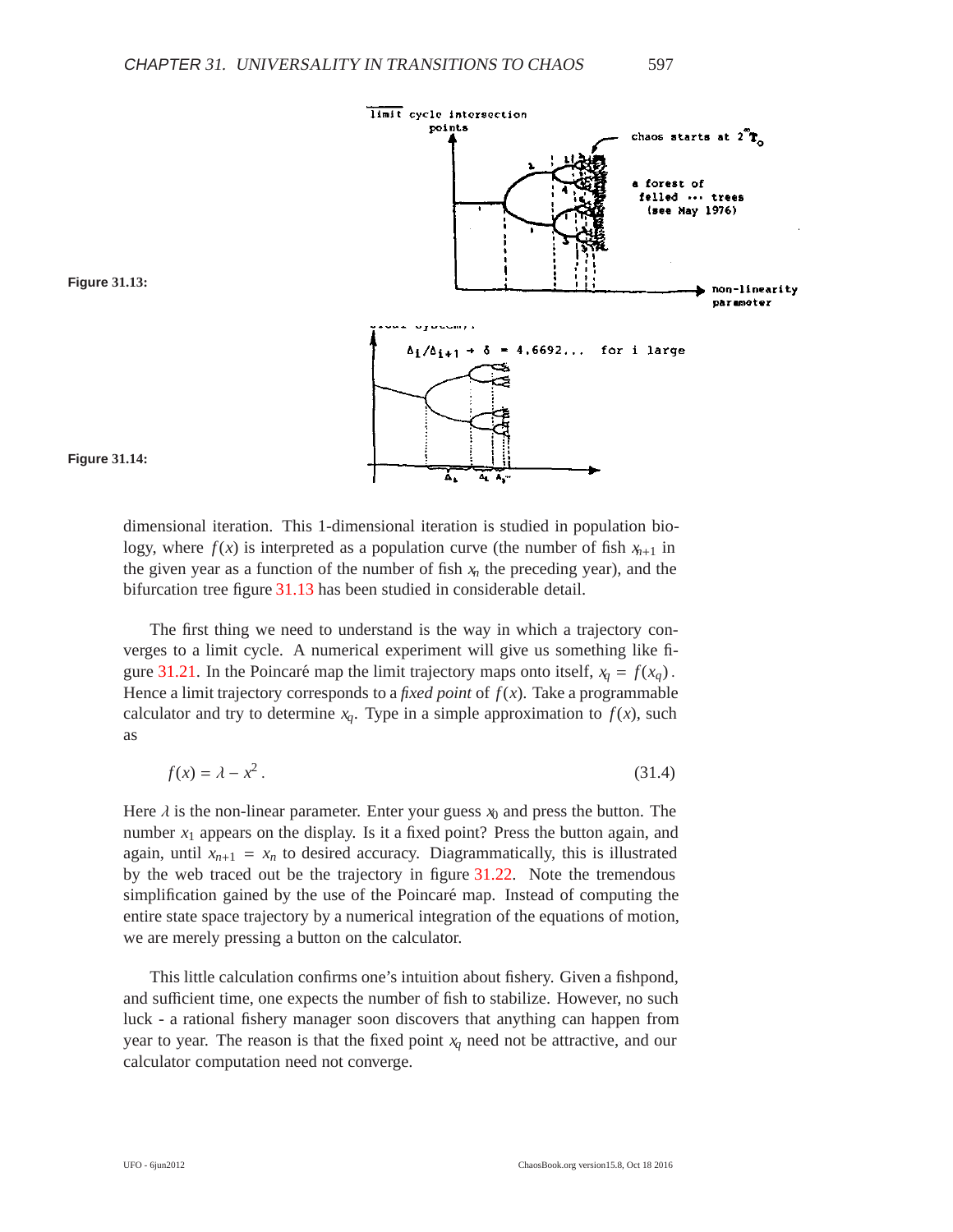<span id="page-9-1"></span><span id="page-9-0"></span>**Figure 31.15:**

**Figure 31.16:** A period-doubling tree observed in a small size Kuramoto-Sivashinsky system, generated under adiabatic change of the damping parameter (system size). The choice of projection down to the coordinate  $a_6$  is arbitrary; projected down to any coordinate, the tree is qualitatively the same. The two upper arrows indicate typical values: for  $v = 0.029910$  dynamics appears chaotic, and  $v = 0.029924$  there is a 'golden-mean' repelling set coexisting with attractive period-3 window. The lower arrow indicates the value at which upper invariant set with this merges with its  $u(x) \rightarrow -u(-x)$  symmetry partner.  $N = 16$  Fourier modes truncation of [\(30.13\)](#page--1-2). Truncation to  $N = 17$ modes yields a similar figure, with values for specific bifurcation points shifted by  $\sim 10^{-5}$  with respect to the  $N = 16$  values. (from ref. [\[79\]](#page--1-3))



### **31.4 A universal equation**

Why is the naive fishery manager wrong in concluding that the number of fish will eventually stabilize? He is right when he says that  $x_q = f(x_q)$  corresponds to the same number of fish every year. However, this is not necessarily a stable situation. Reconsider how we got to the fixed point in figure [31.22.](#page-12-1) Starting with a sufficiently good guess, the iterates converge to the fixed point. Now start increasing gently the non-linearity parameter (Rayleigh number, the nutritional value of the pond, etc.).  $f(x)$  will slowly change shape, getting steeper and steeper at the fixed point, until the fixed point becomes unstable and gives birth to a cycle of two points. This is precisely the first bifurcation observed in our experiments.

#### **Example 31.2 Fixed point stability.**

The fixed point condition for map [\(31.4\)](#page-8-2)  $x^2 + x - \lambda = 0$  yields 2 fixed points.

$$
x_p m = \frac{-1 \pm \sqrt{1 + 4\lambda}}{what?}
$$

The fixed point  $x_+$  loses stability at  $\lambda = -1$ . Inserted into  $\lambda = f'(x) = -2x$ , this yields

 $\lambda = 3/4$ ,  $x_+ = 1/2$ 

as the value at which fixed point  $x_+$  loses stability.

This is the only gentle way in which our trajectory can become unstable (cycles of other lengths can be created, but that requires delicate fiddling with parameters; such bifurcations are not generic). Now we return to the same point after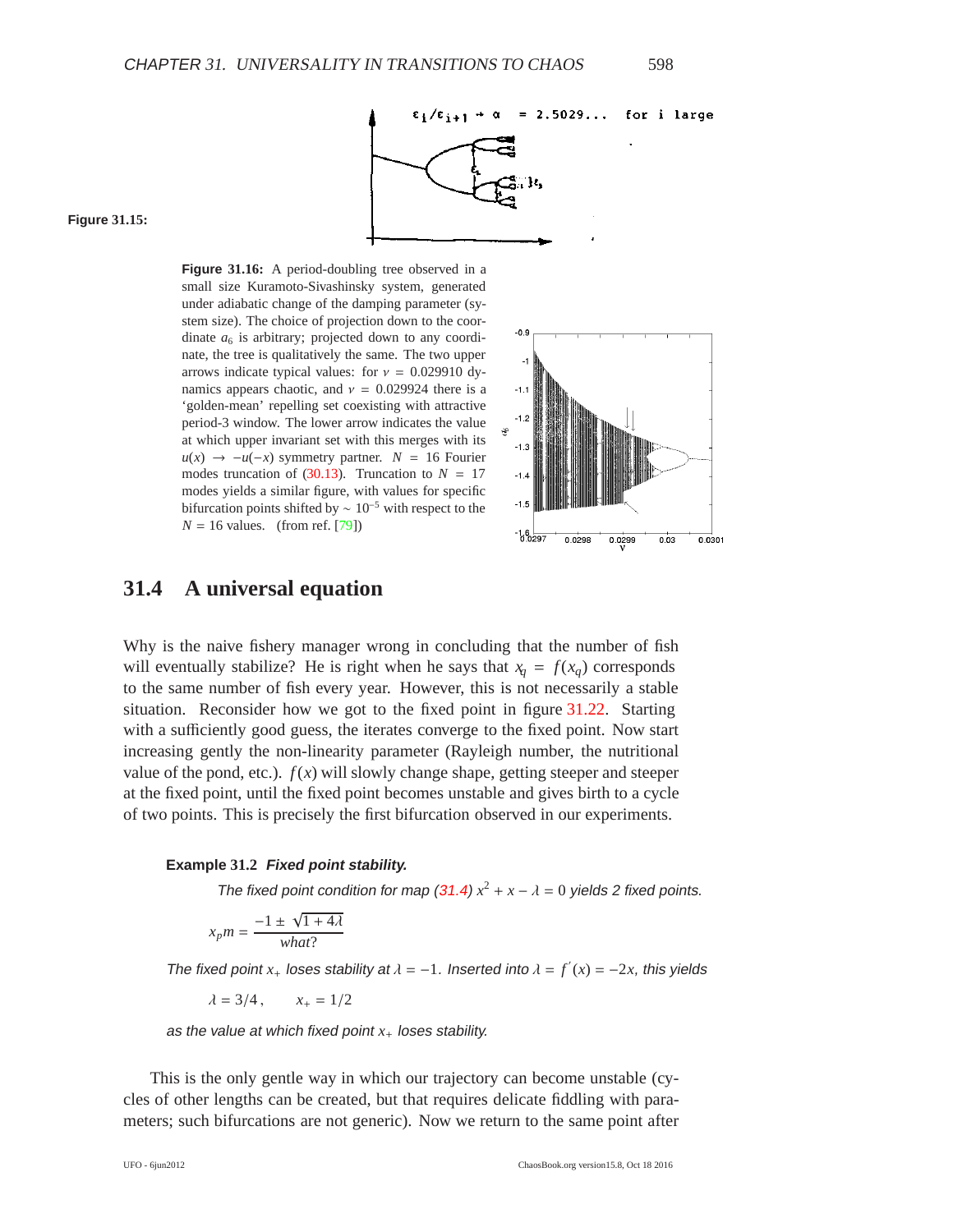<span id="page-10-1"></span><span id="page-10-0"></span>



**Figure 31.18:**

every second iteration exercise [31.1](#page-19-1)

$$
x_i = f(f(x_i)), \qquad i = 1, 2.
$$

so the periodic points of  $f(x)$  are the fixed points of  $f(f(x))$ .

To study their stability, we plot  $f(f(x))$  alongside  $f(x)$  in figure [31.24.](#page-13-0) What happens as we continue to increase the "Rayleigh number"?  $f(x)$  becomes steeper at its fixed point, and so does  $f(f(x))$ . Eventually the magnitude of the slope at the fixed points of  $f(f(x))$  exceeds one, and they bifurcate. Now the cycle is of length four, and we can study the stability of the fixed points of the fourth iterate. They too will bifurcate, and so forth. This is why the state space trajectories keep on splitting  $2 \rightarrow 4 \rightarrow 8 \rightarrow 16 \rightarrow 32 \cdots$  in our experiments. The argument does not depend on the precise form of  $f(x)$ , and therefore the phenomenon of successive period-doublings is *universal*.

More amazingly, this universality is not only qualitative. In our analysis of the stability of fixed points we kept on magnifying the neighborhood of the fixed point, figure [31.25.](#page-14-0) The neighborhoods of successive fixed points look very much the same after iteration and rescaling. After we have magnified the neighborhoods of fixed points many times, practically all information about the global shape of the starting function  $f(x)$  is lost, and we are left with a *universal function*  $g(x)$ . Denote by *T* the operation indicated in figure [31.25](#page-14-0) iterate twice and rescale by (without changing the non-linearity parameter),

<span id="page-10-5"></span><span id="page-10-3"></span>
$$
Tf(x) = \alpha f(f(x/\alpha)),\tag{31.5}
$$

 $g(x)$  is self-replicating under rescaling and iteration, figure 31.26. More precisely, this can be stated as the *universal equation*

$$
g(x) = \alpha g(g(-x/\alpha)),\tag{31.6}
$$

which determines both the universal function  $g(x)$  and  $\alpha = -1/g(1) = 2.50290787...$ with normalization convention  $g(0) = 1$ .

#### <span id="page-10-4"></span>**Example 31.3 An approximate period doubling renormalization.**

<span id="page-10-2"></span>As the simplest examples of period-doubling cascades. Consider the map

$$
x_{n+1} = f_{\lambda}(x_n) = \lambda - x_n^2, \qquad \lambda, x \in \mathbb{R} \,.
$$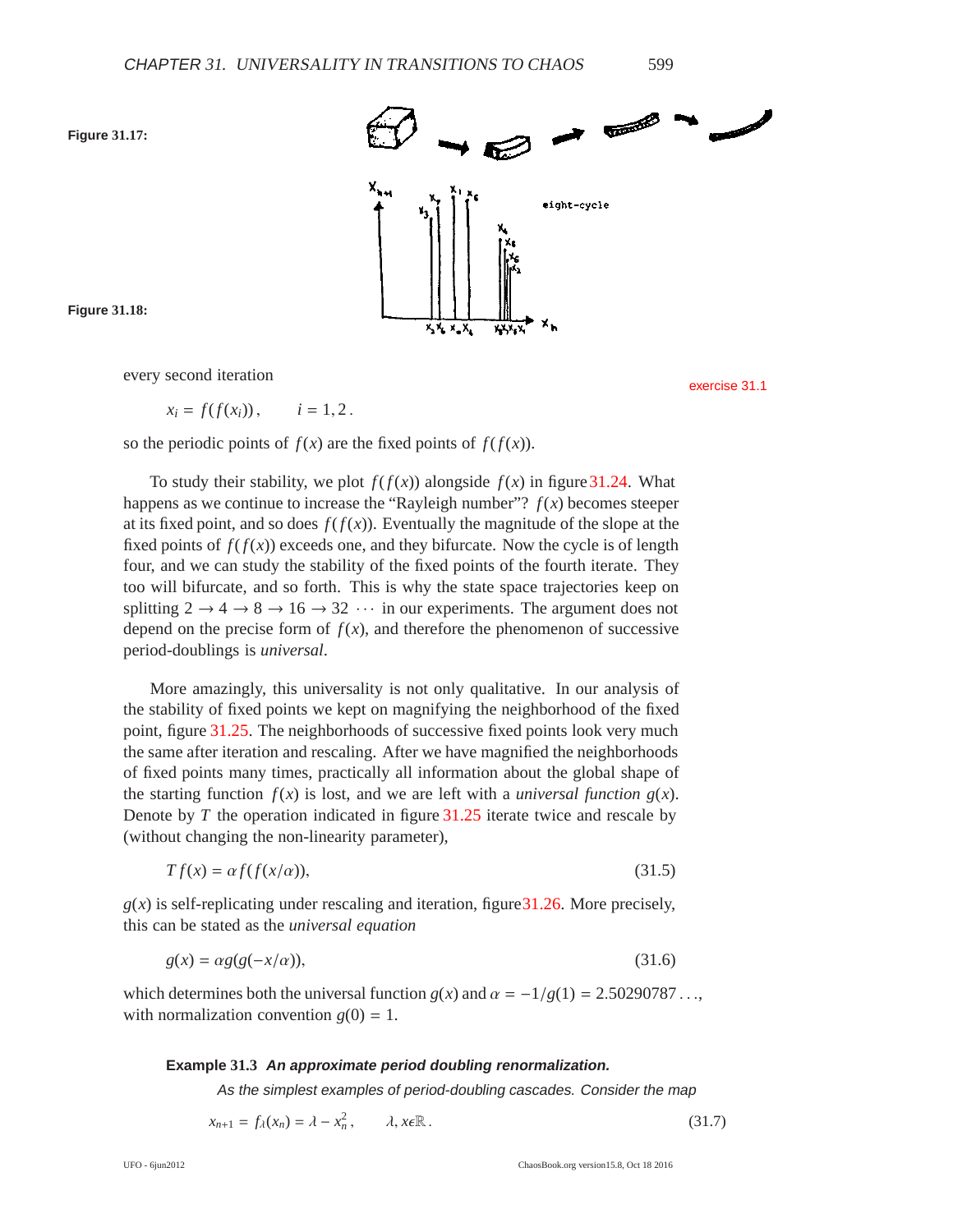$X_{n+1}$ 



**Figure 31.20:** Correspondence between (a) the Mandelbrot set, shown in plane ( $\text{Re}\lambda$ , Im $\lambda$ ) for the map  $z_{k+1} = \lambda - z_k^2$ , and (b) the period-doubling bifurcation tree, plane  $(\lambda, x), x, \lambda \in \mathbb{R}$ . (from refs. [?, [31\]](#page-22-0))

The two fixed points of *f*,  $x_{\pm} = \frac{1 \pm \sqrt{1+4\lambda}}{2}$ , are the roots of  $x_* = \lambda - x_*^2$ . At  $\lambda = 3/4$ the Floquet multiplier  $\Lambda = f'_{\lambda}(x_*)$  of the fixed point  $x_* = \frac{1+\sqrt{1+4\lambda}}{2}$  is marginal,  $\Lambda =$  $-2x_* = -1$ . For  $\lambda > 3/4$ , the fixed point loses its stability and undergoes a perioddoubling bifurcation. Values  $\lambda$  for subsequent bifurcations can be found by means of the following approximate renormalization method. Apply the map [\(31.7\)](#page-10-2) two times:

$$
x_{n+2} = \lambda - \lambda^2 + 2\lambda x_n^2 - x_n^4, \tag{31.8}
$$

and drop the quartic term  $x_n^4$ . By the scale transformation

$$
x_n \to x_n/\alpha_0, \qquad \alpha_0 = -2\lambda \,, \tag{31.9}
$$

this can be rewritten in the original form  $x_{n+2} = \lambda_1 - x_n^2$ , which differs from [\(31.7\)](#page-10-2) only by renormalization of  $\lambda$ 

<span id="page-11-1"></span>
$$
\lambda_1 = \varphi(\lambda) = -2\lambda(\lambda - \lambda^2). \tag{31.10}
$$

The map parameterized by  $\lambda$ , approximates two applications of the original map. Re-peating the renormalization transformation [\(31.10\)](#page-11-1) with scale factors  $\alpha_m = -2\lambda_m$ , one obtains <sup>a</sup> sequence of the form

<span id="page-11-2"></span>
$$
x_{n+2^m} = \lambda_m - x_n^2, \qquad \lambda_m = \varphi(\lambda_{m-1}). \tag{31.11}
$$

Fixed points of these maps correspond to the 2*<sup>m</sup>*-cycles of the original map. All these cycles, as well as the fixed point of the map  $(31.7)$ , become unstable at  $\lambda_m$  =  $\Lambda_1 = 3/4$ . Solving the chain of equations

$$
\Lambda_1 = \varphi(\Lambda_2) \Lambda_2 = \varphi(\Lambda_3) \dots \Lambda_{m-1} = \varphi(\Lambda_m), \qquad (31.12)
$$

we get the corresponding sequence of bifurcation values of parameter  $\lambda$  (with  $\lambda \approx$ Λ*<sup>m</sup>* the 2*<sup>m</sup>*-cycle of [\(31.7\)](#page-10-2)). From iteration diagram of figure [31.27](#page-15-0) it is evident, that

<span id="page-11-0"></span>**Figure 31.19:**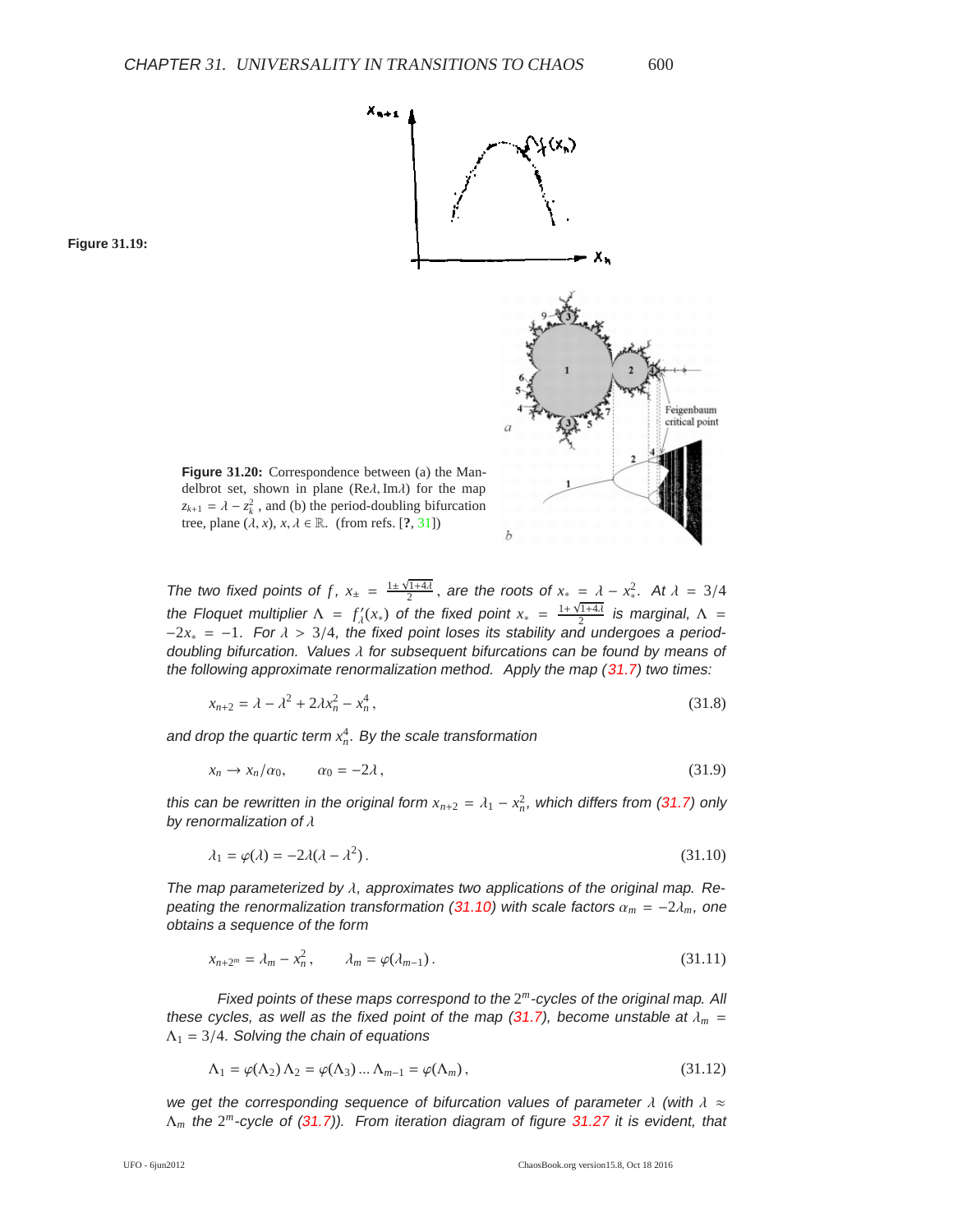

#### <span id="page-12-1"></span><span id="page-12-0"></span>**Figure 31.21:**



this sequence converges with  $m \to \infty$  to a definite limit  $\Lambda_{\infty}$ , the fixed point of the renormalization transformation. It satisfies the equation  $\Lambda_{\infty} = \varphi(\Lambda_{\infty})$ , thus  $\Lambda_{\infty} = (1 + \sqrt{2})$  $\sqrt{3}$ /2  $\approx$  1.37. The scaling factors also converge to the limit:  $\alpha_m \to \alpha$ , where  $\alpha =$ −2Λ<sup>∞</sup> ≈ 2.74. The multipliers (Floquet multipliers of the 2*<sup>m</sup>*-cycles) converge to μ*<sup>m</sup>* →  $\mu = \sqrt{1 - 4\Lambda_{\infty}} \approx -1.54.$ 

From transformation [\(31.11\)](#page-11-2) on can also describe the convergence of the bifurcation sequence:

$$
\Lambda_m = \varphi(\Lambda_\infty) + \varphi'(\Lambda_\infty)(\Lambda_{m+1} - \Lambda_\infty) =
$$
  
=  $\Lambda_\infty + \delta(\Lambda_{m+1} - \Lambda_\infty)$ , (31.13)

where the Feigenbaum  $\delta = \varphi'(\Lambda_\infty) = 4 + \sqrt{3} \approx 5.73$  characterizes parameter rescaling for each successive period doubling.

The approximate values of Feigenbaum's universal space and parameter scaling constants are reasonably close to the exact values,

|          | exact | approximate     |         |
|----------|-------|-----------------|---------|
| $\alpha$ | $=$   | $-2.502 \cdots$ | $-2.74$ |
| δ        | =     | 4.669           | 5.73.   |

considering the crudeness of the approximation: the universal fixed-point function  $g(x)$ is here truncated to <sup>a</sup> quadratic polynomial.

(O.B. Isaeva and S.P. Kuznetsov)

If you arrive at  $g(x)$  the way we have, by successive bifurcations and rescaling, you can hardly doubt its existence. However, if you start with  $(31.6)$  as an equation to solve, it is not obvious what its solutions should look like. The simplest thing to do is to approximate  $g(x)$  by a finite polynomial and solve the universal equation numerically, by Newton method. This way you can compute  $\alpha$  and  $\delta$  to much higher accuracy than you can ever hope to measure them experimentally.

There is much pretty mathematics in universality theory. Despite its simplicity, nobody seems to have written down the universal equation before 1976, so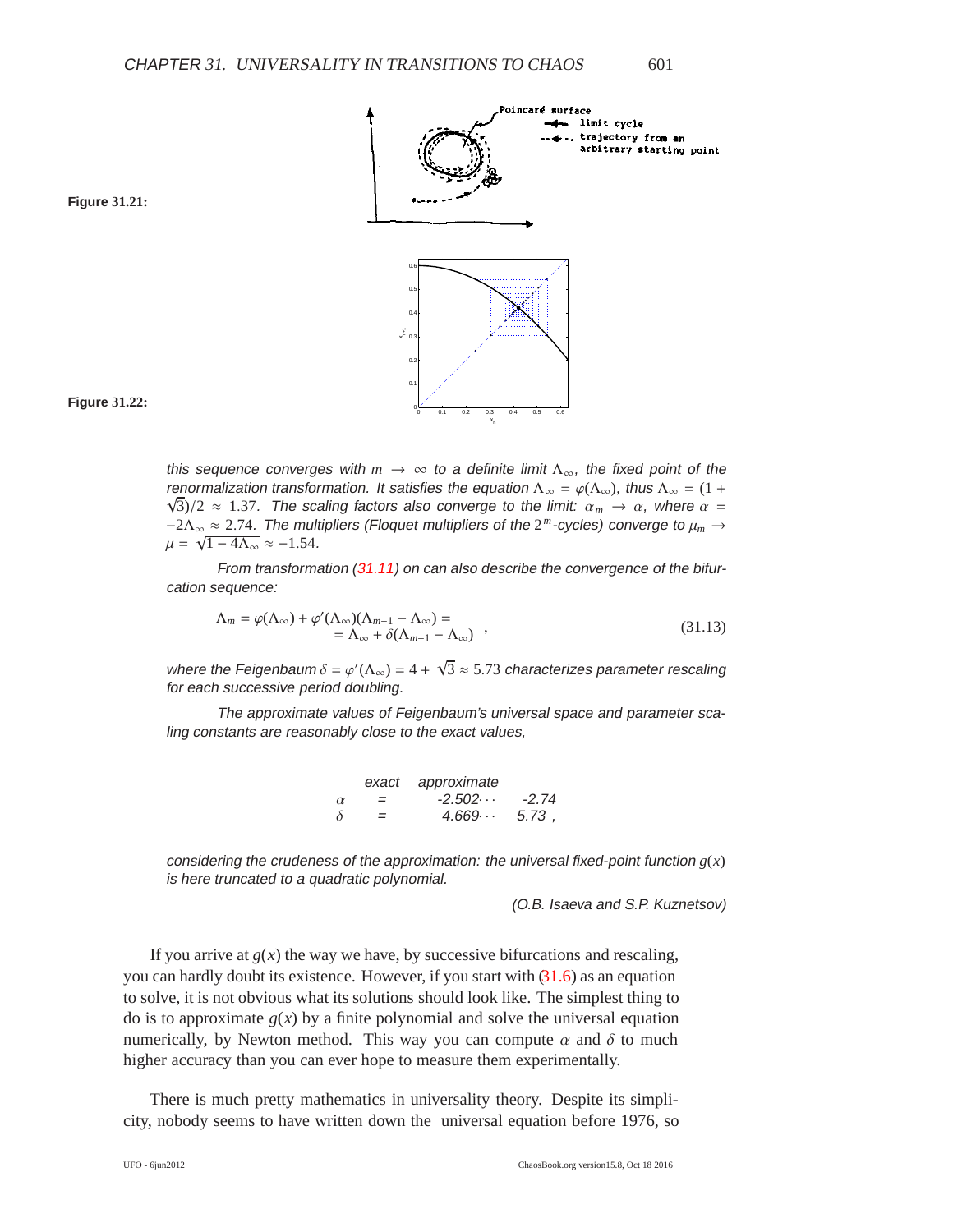<span id="page-13-0"></span>





the subject is still young. We do not have a series expansion for  $\alpha$ , or an analytic expression for  $g(x)$ ; the numbers that we have are obtained by boring numerical methods. So far, all we know is that  $g(x)$  exists. What has been proved is that the Newton iteration converges, so we are no wiser for the result.

To see why the universal function must be a rather crazy function, consider high iterates of  $f(x)$  for parameter values corresponding to 2-, 4- and 8-cycles, figure [31.28.](#page-15-1) If you start anywhere in the unit interval and iterate a very large number of times, you end up in one of the periodic points. For the 2-cycle there are two possible limit values, so  $f(f(\ldots f(x)))$  resembles a castle battlement. Note the infinitely many intervals accumulating at the unstable  $x = 0$  fixed point. In a bifurcation of the 2-cycle into the 4-cycle each of these intervals gets replaced by a smaller battlement. After infinitely many bifurcations this becomes a fractal (i.e., looks the same under any enlargement), with battlements within battlements on every scale. Our universal function  $g(x)$  does not look like that close to the origin, because we have enlarged that region by the factor  $\alpha = 2.5029...$  after each period-doubling, but all the wiggles are still there; you can see them in Feigenbaum's (1978) plot of  $g(x)$ . For example, [\(31.6\)](#page-10-3) implies that if  $x_q$  is a fixed point of  $g(x)$ , so is  $\alpha(x_q)$ . Hence  $g(x)$  must cross the lines  $y = x$  and  $y = -x$ infinitely many times. It is clear that while around the origin  $g(x)$  is roughly a parabola and well approximated by a finite polynomial, something more clever is needed to describe the infinity of  $g(x)$ 's wiggles further along the real axis and in the complex plane.

All this is fun, but not essential for understanding the physics of the onset of chaos. The main thing is that we now understand where the universality comes from. We start with a complicated many-dimensional dynamical system. A Poincaré map reduces the problem from a study of differential equations to a study of discrete iterations, and dissipation reduces this further to a study of 1-dimensional iterations (now we finally understand why the state space trajectory in the turbulence experiment undergoes a series of bifurcations as we turn the heat up!). The successive bifurcations take place in smaller and smaller regions of the state space. After *n* bifurcations the trajectory splittings are of order  $a^{-n} = (0.399...) - n$  and practically all memory of the global structure of the original dynamical system is lost (see figure [31.29\)](#page-16-0). The asymptotic self-similarities can be encoded by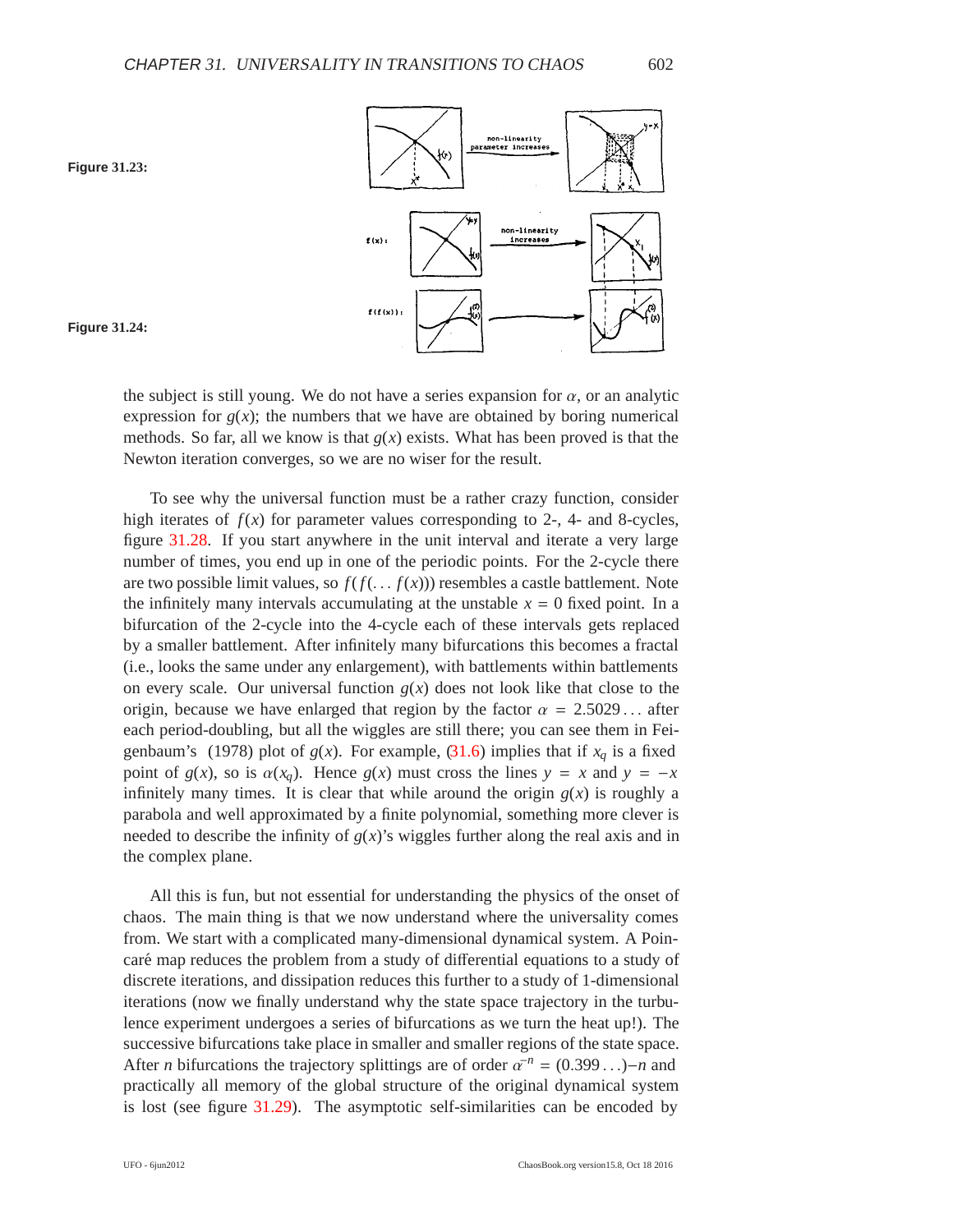<span id="page-14-1"></span><span id="page-14-0"></span>

universal equations. The physically interesting scaling numbers can be quickly estimated by simple truncations of the universal equations, such as exampl[e31.3.](#page-10-4) The full universal equations are designed for accurate determinations of universal numbers; as they have built-in rescaling, the round-off errors do not accumulate, and the only limit on the precision of the calculation is the machine precision of the computer.

Anything that can be extracted from the asymptotic period-doubling regime is universal; the trick is to identify those universal features that have a chance of being experimentally measurable. We will discuss several such extensions of the universality theory in the remainder of this introduction.

### **31.5 The unstable manifold**

Feigenbaum delta

$$
\delta = \lim_{n \to \infty} \frac{r_{n-1} - r_n}{r_n - r_{n+1}}
$$
  
= 4.6692016... (31.14)

is the universal number of the most immediate experimental import - it tells us that in order to reach the next bifurcation we should increase the Rayleigh number (or friction, or whatever the controllable parameter is in the given experiment) by about one fifth of the preceding increment. Which particular parameter is being varied is largely a question of experimental expedience; if *r* is replaced by another parameter  $R = R(r)$ , then the Taylor expansion

$$
R(r) = R(r_{\infty}) + (r - r_{\infty})R'(r_{\infty}) + (r - r_{\infty})^2R''(r_{\infty})/2 + \cdots
$$

yields the same asymptotic delta exercise [31.3](#page-20-0)

$$
\delta \simeq \frac{R(r_{n-1}) - R(r_n)}{R(r_n) - R(r_{n+1})} = \frac{r_{n-1} - r_n}{r_n - r_{n+1}} + O(\delta^n)
$$
\n(31.15)

UFO - 6jun2012 ChaosBook.org version15.8, Oct 18 2016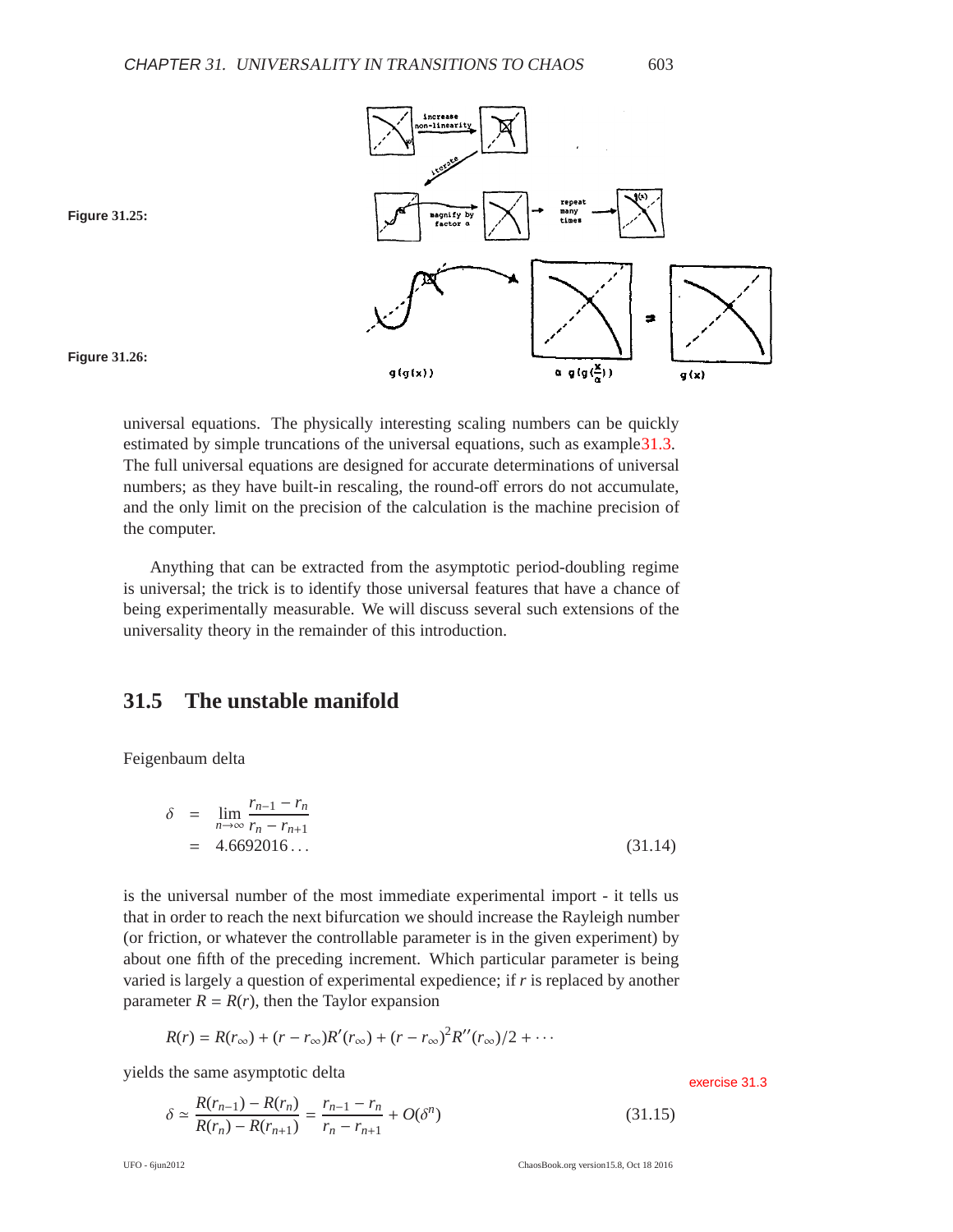<span id="page-15-0"></span>

 $\varphi(\lambda)$ 

<span id="page-15-1"></span>



providing, of course, that  $R'(r_\infty)$  is non-vanishing (the chance that a physical system just happens to be parameterized in such a way that  $R(r_\infty) = 0$  is nil).

In deriving the universal equation  $(31.6)$  we were intentionally sloppy, because we wanted to introduce the notion of encoding self-similarity by universal equations without getting entangled in too much detail. We obtained a universal equation which describes the self-similarity in the *x*-space, under iteration and rescaling by  $\alpha$ . However, the bifurcation tree figure [31.13](#page-8-0) is self-similar both in the *x*-space and the parameter space: each branch looks like the entire bifurcation tree. We will exploit this fact to construct a universal equation which determines both  $\alpha$  and  $\delta$ .

Let  $T^*$  denote the operation of iterating twice, rescaling x by  $\alpha$ , *shifting* the non-linearity parameter to the corresponding value at the next bifurcation (more precisely, the value of the nonlinearity parameter with the same *stability*, i.e., the same slope at the periodic points), and *rescaling* it by δ:

<span id="page-15-2"></span>
$$
T^* f_{R_n + \Delta_n p}(x) = \alpha_n f_{R_n + \Delta_n (1 + p/\delta_n)}^{(2)}(x/\alpha_n)
$$
\n(31.16)

Here  $R_n$  is a value of the non-linearity parameter for which the limit cycle is of length  $2^n$ ,  $\Delta_n$  is the distance to  $R_{n+1}$ ,  $\delta_n = \Delta_n/\Delta_{n+1}$ , *p* provides a continuous parametrization, and we apologize that there are so many subscripts. *T*<sup>∗</sup> operation encodes the self-similarity of the bifurcation tree figur[e31.13,](#page-8-0) see figure [31.30.](#page-16-1)

For example, if we take the fish population curve  $f(x)$ , Eq. [\(31.4\)](#page-8-2), with *R* value corresponding to a cycle of length  $2^n$ , and act with  $T^*$ , the result will be a similar cycle of length  $2^n$ , but on a scale  $\alpha$  times smaller. If we apply  $T^*$  infinitely many times, the result will be a universal function with a cycle of length 2*n*:

$$
g_p(x) = (T^*)^{\infty} f_{R + p_{\Delta}}(x)
$$
\n(31.17)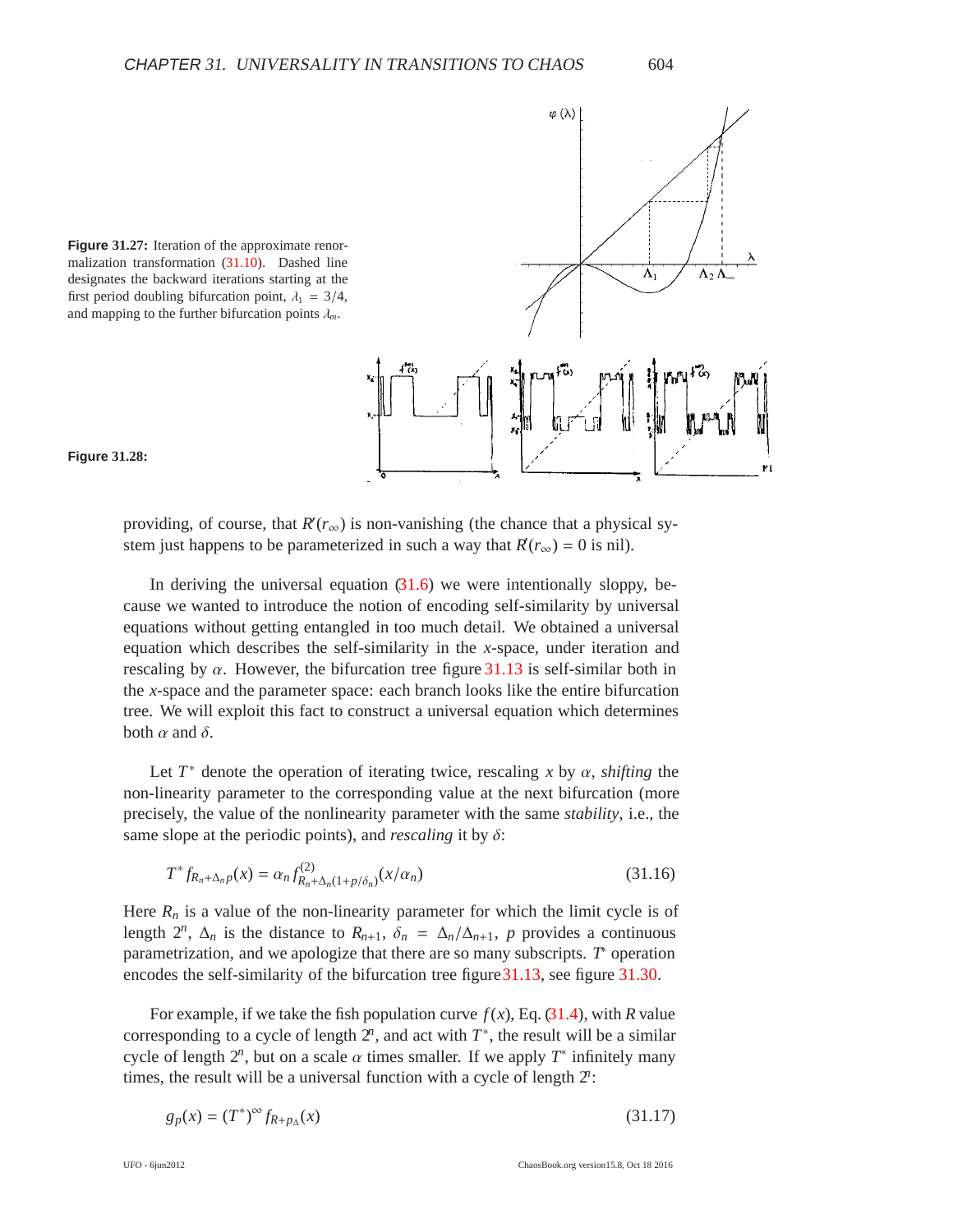<span id="page-16-0"></span>

<span id="page-16-1"></span>



If you can visualize a space of all functions with quadratic maximum, you will find figure [31.31](#page-17-0) helpful. Each transverse sheet is a manifold consisting of functions with 2*n*-cycle of given stability. *T*<sup>∗</sup> moves us across this transverse manifold toward *gp*.

 $g_p(x)$  is invariant under the self-similarity operation  $T^*$ , so it satisfies a universal equation

<span id="page-16-2"></span>
$$
g_p(x) = \alpha g_{1+p/\delta}(g_{1+p/\delta}(x/\alpha))\tag{31.18}
$$

*p* parameterizes a 1-dimensional continuum family of universal functions. Our first universal equation  $(31.6)$  is the fixed point of the above equation:

 $p^* = 1 + p^* / \delta$  $(31.19)$ 

and corresponds to the asymptotic  $2^{\infty}$ -cycle.

The family of universal functions parameterized by *p* is called the *unstable manifold* because *T*-operation  $(31.5)$  drives *p* away from the fixed point value  $g(x) = g_{p^*}(x)$ .

You have probably forgotten by now, but we started this section promising a computation of  $\delta$ . This we do by linearizing the equations [\(31.18\)](#page-16-2) around the fixed point  $p^*$ . Close to the fixed point  $g_p(x)$  does not differ much from  $g(x)$ , so one can treat it as a small deviation from  $g(x)$ :

$$
g_p(x) = g(x) + (p - p^*)h(x)
$$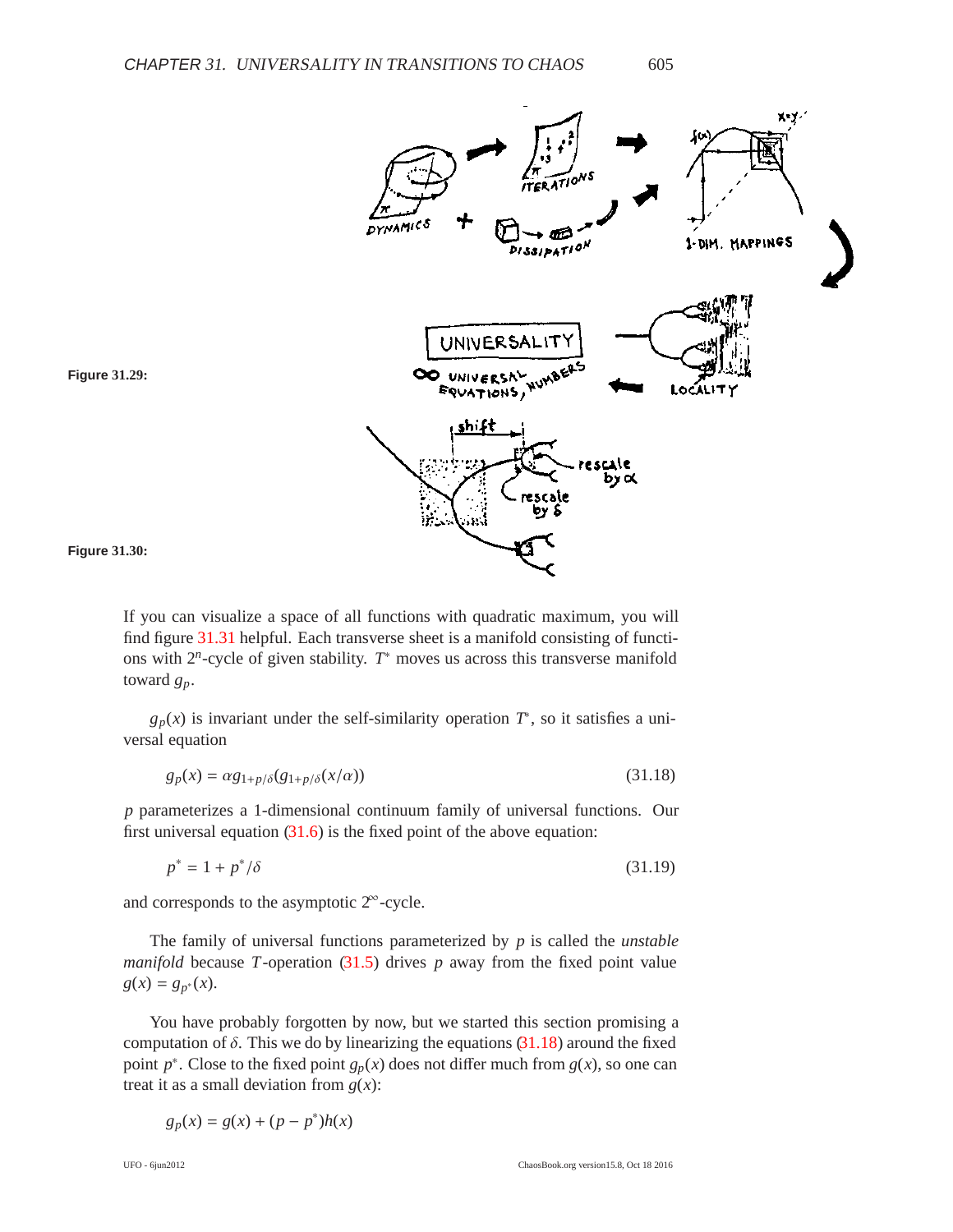

<span id="page-17-0"></span>**Figure 31.31:**

Substitute this into [\(31.18\)](#page-16-2), keep the leading term in  $p - p^*$ , and use the universal equation [\(31.6\)](#page-10-3). This yields a universal equation for  $\delta$ :

$$
g'(g(x))h(x) + h(g(x)) = (\delta/\alpha)h(x)
$$
\n(31.20)

We already know  $g(x)$  and  $\alpha$ , so this can be solved numerically by polynomial approximations, yielding  $\delta = 4.6692016...$ , together with a part of the spectrum of eigenvalues and eigenvectors *h*(*x*).

Actually, one can do better with less work; *T*∗-operation treats the coordinate  $x$  and the parameter  $p$  on the same footing, which suggests that we should approximate the entire unstable manifold by a double power series

<span id="page-17-1"></span>
$$
g_p(x) = \sum_{j=0}^{N} \sum_{k=0}^{N} c_{jk} x^{2j} p^k
$$
 (31.21)

The scale of  $x$  and  $p$  is arbitrary. We will fix it by the normalization conditions

<span id="page-17-2"></span>
$$
g_0(0) = 0, \qquad \qquad \overbrace{\mathbf{1}_{\mathbf{3}_i(0)}}^{(31.22)}
$$

$$
g_1(0) = 1 g_1(1) = 0,
$$
 (31.23)

The first condition means that the origin of *p* corresponds to the superstable fixed point. The second condition sets the scale of *x* and *p* by the superstable 2-cycle. (Superstable cycles are the cycles which have the maximum of the map as one of the periodic points.) Start with any simple approximation to  $g_p(x)$  which satisfies the above conditions (for example,  $g(x) = p - x^2$ ). Apply the  $T^*$ -operation [\(31.16\)](#page-15-2) to it. This involves polynomial expansions in which terms of order higher than *M* and *N* in [\(31.21\)](#page-17-1) are dropped. Now find by Newton method the value of  $\delta$  which satisfies normalization  $(31.23)$ . This is the only numerical calculation you have to do; the condition [\(31.23\)](#page-17-2) automatically yields the value of  $\alpha$ . The result is a new approximation to  $g_p$ . Keep applying  $T^*$  until the coefficients in [\(31.21\)](#page-17-1) repeat; this has moved the approximate  $g_p$  toward the unstable manifold along the transverse sheets indicated in figure [31.31.](#page-17-0) Computationally this is straightforward, the accuracy of the computation is limited only by computer precision, and at the end you will have  $\alpha$ ,  $\delta$  and a polynomial approximation to the unstable manifold *gp*(*x*).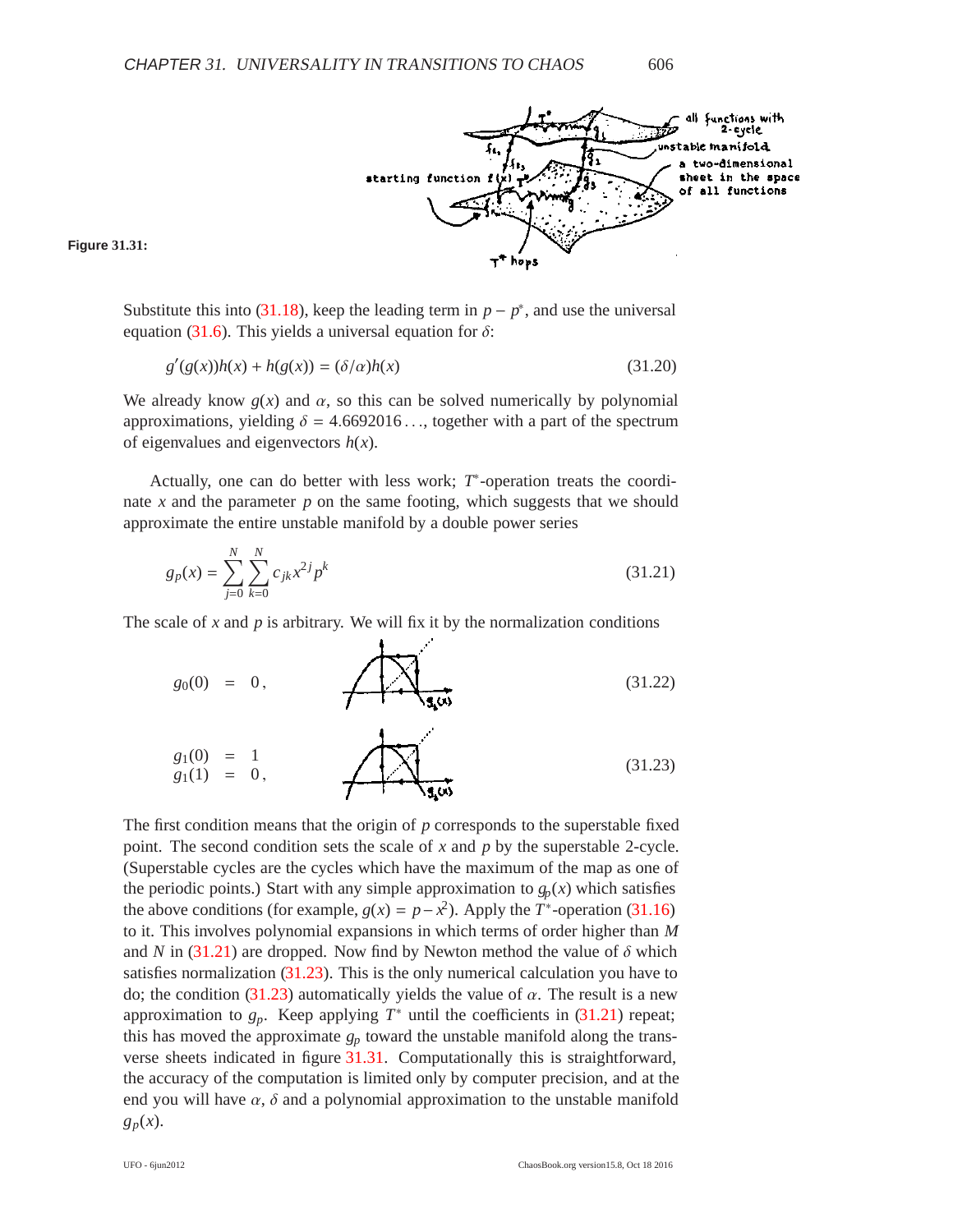As  $\delta$  controls the convergence of the high iterates of the initial mapping toward their universal limit  $g(x)$ , it also controls the convergence of most other numbers toward their universal limits, such as the scaling number  $\alpha_n = \alpha + O(\delta^{-n})$ , or even δ itself,  $δ<sub>n</sub> = δ + O(δ<sup>-n</sup>)$ . As  $1/δ = 0.2141...$ , the convergence is very rapid, and already after a few bifurcations the universality theory is good to a few per cent. This rapid convergence is both a blessing and a curse. It is a theorist's blessing because the asymptotic theory applies already after a few bifurcations; but it is an experimentalist's curse because a measurement of every successive bifurcation requires a fivefold increase in the experimental accuracy of the determination of the non-linearity parameter *r*.

#### **Commentary**

**Remark 31.1** A brief history of period doubling universality. Mitchell J. Feigenbaum discovered universality in one-dimensional iterative maps in August 1975. Following Feigenbaum's functional formulation of the problem, in March 1976 Cvitanović derived collaboration with M.J. the equation  $(31.6)$  for the period doubling fixed point function (not a big step, it is the limit of Feigenbaum functional recursion sequence), which has since played a key role in the theory of transitions to turbulence. The first published report on Feigenbaum's discovery is dated August 1976 (Los Alamos Theoretical Division Annual Report 1975-1976, pp. 98-102, [read it here\)](http://chaosbook.org/extras/mjf/LA-6816-PR.pdf). By that time the work had became widely known through many seminars Feigenbaum gave in US and Europe. His first paper, submitted to Advances in Mathematics in Nov 1976 was rejected. The second paper was submitted to SIAM Journal of Applied Mathematics in April 1977 and rejected in October 1977. Finally, J. Lebowitz published both papers [ [1,](#page-20-1) [2\]](#page-20-2) without further referee pain (M. J. Feigenbaum, J. Stat. Phys. 19, 25 (1978) and 21, 6 (1979)).

A very informative review by May [\[3\]](#page-20-3) describes what was known before Feigenbaum's contribution. The geometric parameter convergence was first noted by Myrberg (1958), and independently of Feigenbaum, by Grossmann and Thomae [ [4\]](#page--1-4) (without noting the universality of  $\delta$ ). The theory of period-doubling universal equations and scaling functions is developed in Kenway's notes of Feigenbaum 1984 Edinburgh lectures [ [5\]](#page-21-0) (trifle hard to track down). The elegant unstable manifold formulation of universality given in ChaosBook.org is due to Vul, Khanin, Sinai and Gol'dberg [**?**, [9,](#page--1-5) [4\]](#page--1-6) in 1982. The most thorough exposition available is the Collet and Eckmann  $\lceil 6 \rceil$  monograph. By 1978 Coullet and Tresser [\[7,](#page-21-1) [8\]](#page-21-2) have proposed similar equations. Daido (1981a) has introduced a different set of universal equations. Derrida, Gervois and Pomeau (1979) have extracted a great many metric universalities from the asymptotic regime. Grassberger (1981) has computed the Hausdorff dimension of the asymptotic attractor. Lorenz (1980) and Daido (1981b) have found a universal ratio relating bifurcations and reverse bifurcations. If  $f(x)$  is not quadratic around the maximum, the universal numbers will be different see Villela Mendés (1981) and Hu and Mao (1982b) for their values. According to Kuramoto and Koga (1982) such mappings can arise in chemical turbulence. Nonlinear oscillator; quadratic potential with damping and harmonic driving force exhibit cascades of period-doubling bifurcations [[10,](#page-21-3) [11\]](#page-21-4). Refs. [\[12,](#page-21-5) [13,](#page-21-6) [14\]](#page-21-7) compute solutions of the period-doubling fixed point equation using methods of Schöder and Abel, yielding what are so far the most accurate  $\delta$  and  $\alpha$ . See also ref. [\[15\]](#page-21-8).

Since then we have generalized the universal equations to period *n*-tuplings; constructed universal scaling functions for all winding numbers in circle maps, and established universality of the Hausdorff dimension of the critical staircase. A nice discussion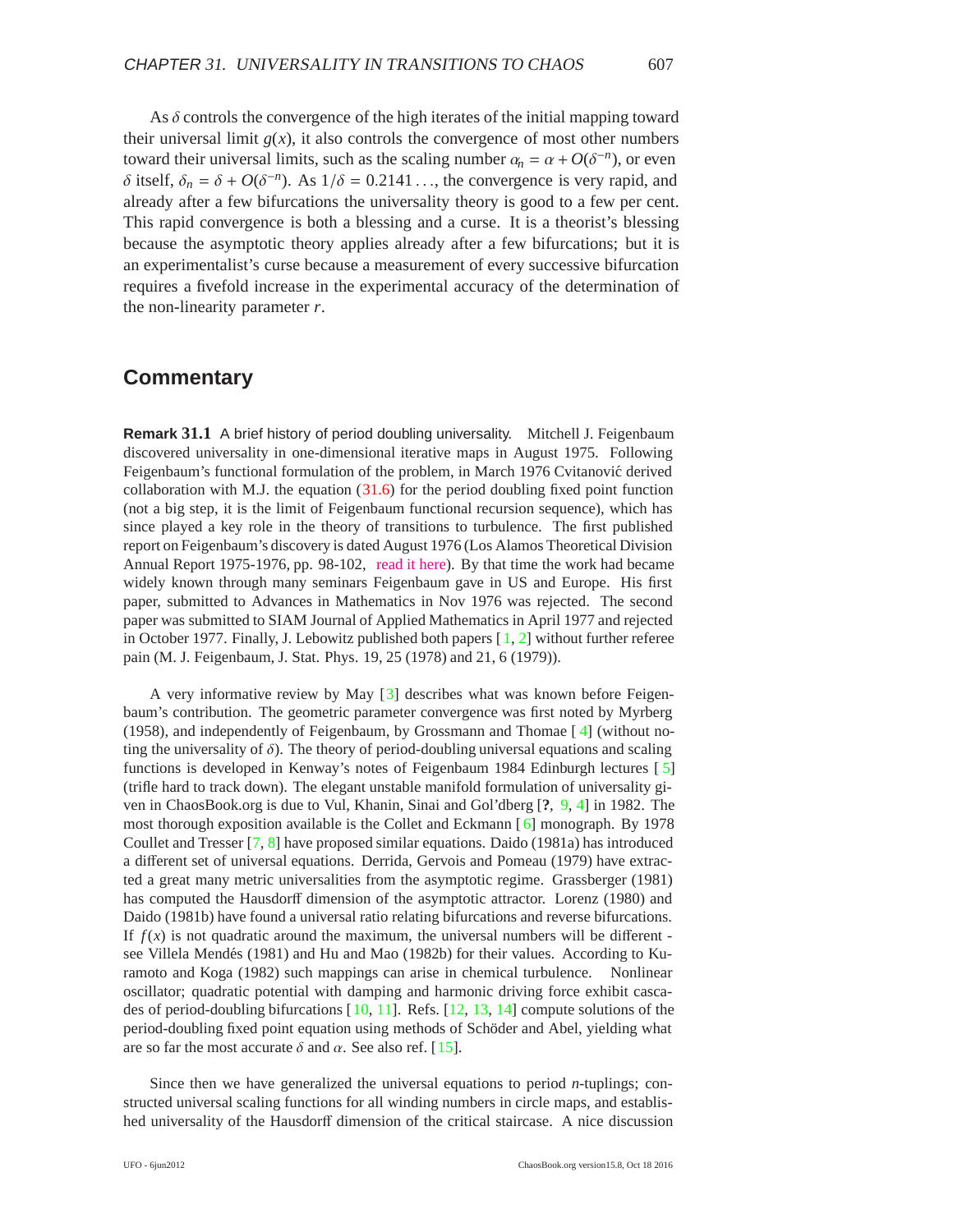of circle maps and their physical applications is given in refs.  $[17, 4, 5]$  $[17, 4, 5]$  $[17, 4, 5]$  $[17, 4, 5]$  $[17, 4, 5]$  $[17, 4, 5]$ . The universality theory for golden mean scalings is developed in refs.  $[12, 8, 10, 11]$  $[12, 8, 10, 11]$  $[12, 8, 10, 11]$  $[12, 8, 10, 11]$  $[12, 8, 10, 11]$  $[12, 8, 10, 11]$  $[12, 8, 10, 11]$  $[12, 8, 10, 11]$ . The scaling functions for circle maps are discussed in ref. [[13\]](#page-22-4).

The theory would have remained a curiosity, were it not for the beautiful experiment by Libchaber and Maurer (1981), and many others that followed. Crucial insights came from Collet and Eckmann (1980a) and Collet, Eckmann and Koch (1980) who explained how the dynamics of dissipative system (such as a viscous fluid) can become becomes 1-dimensional. The experimental and theoretical developments up to 1990's are summarized in reprint collections by P. Cvitanović  $[5]$  and B.-L. Hao  $[26]$ . We also recommend Hu (1982), Crutchfield, Farmer and Huberman (1982), Eckmann (1981) and Ott (1981). The period-doubling route to turbulence that is by no means the only way to get there; see Eckmann (1981) discussion of other routes to chaos.

By 1979 mathematicians also understood that the numerical methods used by Feigenbaum and Cvitanović to solve the universal equations were in fact convergent. Mathematicians did what they do; they attached various names to the equations, and they changed letters around to make the equations unintelligible to physicists. The re-lettering did not stick, but the renamings did. (This chapter is based on a Nordita lecture prepared together with Mogens Høgh Jensen (Cvitanović and Høgh Jensen 1982). Ulla Selmer prepared the drawings, Oblivia Kaypro stood for the initial execution.)

### **Exercises**

<span id="page-19-1"></span>31.1. **Period doubling in your pocket:** Take a programmable pocket calculator or Matlab or whatever makes you feel good and program the function

 $f(x) = \lambda - x^2$ .

The game consists in staring at the display, and looking for regularities in the sequences of iterates.

- (a) (no thinking) Try to determine fixed point  $x_*$  =  $f(x_*)$  by blind iteration. Chose some value of  $\lambda$  a bit bigger than 0, and initial *x* between -1 and 1. Enter the initial  $x_0$  and read off the next  $x_1$ . Start again, with  $x_1$  as input. The number  $x_2$  appears on the display. Is it a fixed point? Press the button again, and again, until  $x_n = x_*$  to desired accuracy.
- (f) (no thinking) Increase  $\lambda$  in small steps, as long as the trajectory does not blow up, let transients die, and then plot few hundred consecutive  $x_n$ . Generate a figure to replace the hand drawn figure [31.14.](#page-8-1)
- (c) (thinking) Determine the smallest positive  $\lambda$  for which almost any initial  $x_0$  iterates to  $-\infty$ .
- (b) (no thinking) Try  $\lambda = 3/4$ . How's the convergence now?
- (c) (thinking) Determine  $\lambda$  for which the fixed point *x*<sup>∗</sup> goes unstable.
- (d) (no thinking) Try also  $\lambda$ : 1, 1.31070274134, 1.38154748443, 1.3979453597.
- (e) (thinking) Compute the next number in this series. Estimate Feigenbaum  $\delta$ .
- (g) (thinking) Determine numerically scaling factors  $\alpha_m$  which overlay (approximately) neighborhood of  $x = 0$  for superstable  $f^{2(m-1)}(x)$  over the neighborhood for  $\alpha_m f^{2^m}(f^{2^m}(x/\alpha_m))$  for 4, 8, 16,  $\cdots$ superstable cycles. Draw a figure to replace the hand drawn figure [31.26.](#page-14-1)

(P. Cvitanović)

<span id="page-19-0"></span>31.2. **Period doubling in a** 3**-dimensional flow:** This is a more time consuming problem, but it gives you a feel for how numerical experiments in nonlinear dynamics are *really* done, and sets you up for doing real-life problems later on.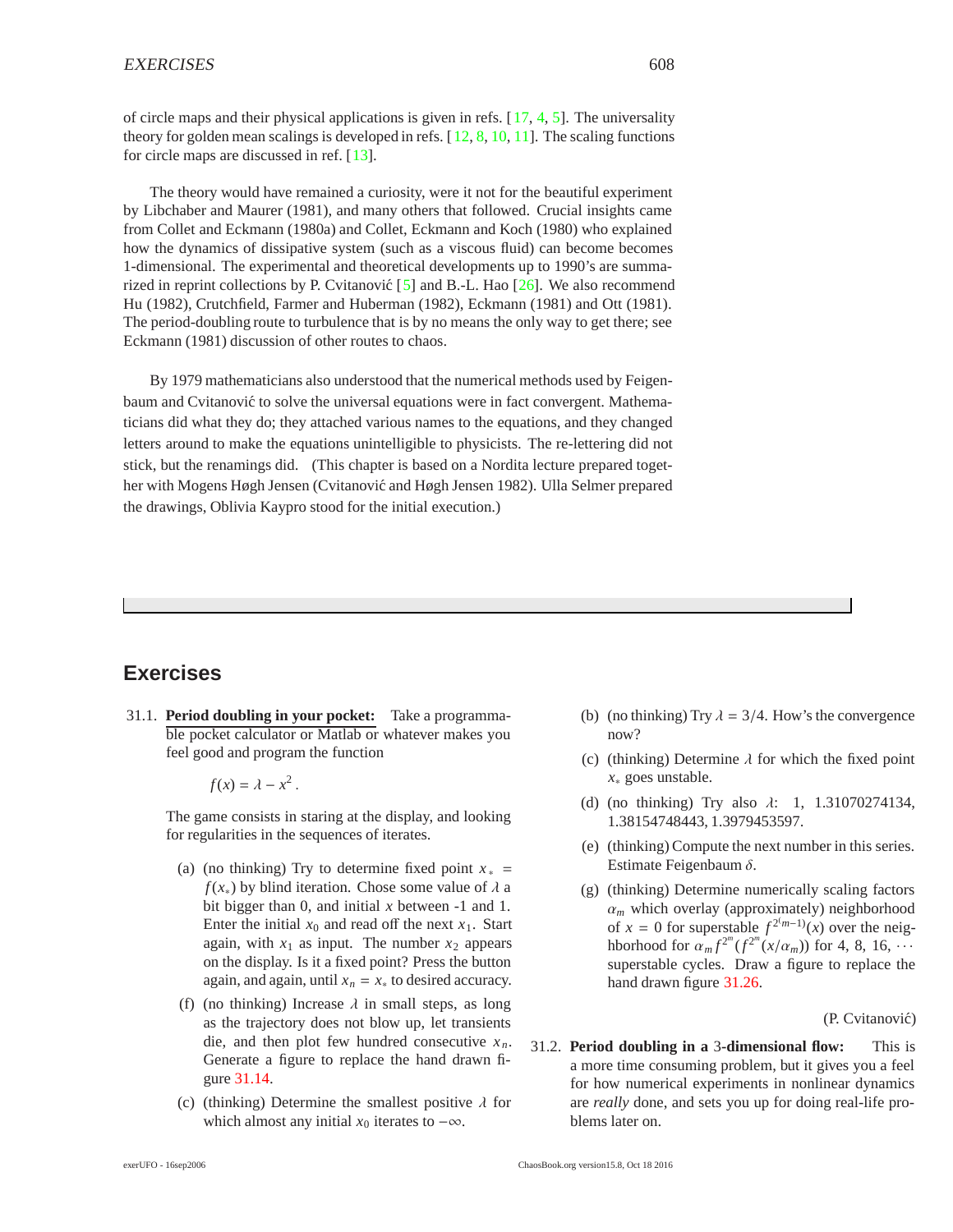Consider the nonlinear oscillator

<span id="page-20-4"></span>
$$
\frac{d^2}{dt^2}x + k\frac{d}{dt}x - x + 4x^3 = A\cos(\omega t). \tag{31.24}
$$

The oscillator is driven by an external force of frequency  $\omega$ , with amplitude A and the natural time unit  $T_0 = 2\pi/\omega$ . The dissipation is controlled by the friction coefficient *k*.

Given the initial displacement and velocity one can easily follow numerically (by the Runge-Kutta method, for example) the state space trajectories of the system. Due to the dissipation it does not matter where one starts in the state space. For a strong friction or a weak forcing a wide range of initial points converge to a fixed point or a limit cycle (trajectory loops onto itself). However, as one decreases the friction, bifurcations and chaos are observed.

- (a) Rewrite as a nonautonomous system of 2 first order ODEs.
- (b) Rewrite as an autonomous system of 3 first order ODEs (add an equation whose solution is  $cos(\omega t)$ ).
- (c) Observe long-time trajectories for  $k = 0.154$ ,  $\omega =$ 1.2199778 and *A* in some range like  $A = 0.05$  to 0.2. Anything interessting happening? [Helpful tips: let the system run for sufficiently long time that the transients have had time to die out. Whenever changing the parameter (in this case, parameter *A*), increase parameter in small steps (adiabatically), and then restart the trajectory from the last point of the preceeding simulation. This minimizes the transients.]
- (d) Construct a stroboscopic Poincaré section by recording values of  $(x_n, \dot{x}_n)$  at times separated  $T_0$ ,  $2T_0, \cdots, 2^n T_n, \cdots$
- (e) Play a bit with plotting various combinations of  $x_n$ ,  $x_{n+1}$ ,  $\dot{x}_n$ , and  $\dot{x}_{n+1}$ . Often a Poincaré return map - such as  $(x_n, x_{n+1})$  - is more informative than a Poincaré section, such as  $(x_n, \dot{x}_n)$ .
- (f) Increase *A* in small steps, as long as the trajectory does not blow up, let transients die, and then plot a few hundred consecutive  $x_n$  (or whatever variable you like best). Plot a  $(A, x_n)$  period-doubling tree to replace the hand drawn figure [31.14.](#page-8-1)
- (g) Observe long-time trajectories for  $(k, \omega)$  = (0.154, 1.2199778) and *A* = 0.1, 0.11, 0.114, 0.11437, ... . Do you observe bifurcations?

There is nothing special about these parameter values; we give them just to help you with finding your first bifurcation sequence in a realistic nonlinear flow.

(P. Cvitanović)

## <span id="page-20-0"></span>31.3. **Renormalization in a** 3**-dimensional flow:** Consider the nonlinear oscillator [\(31.24\)](#page-20-4).

- (a) For  $(k, \omega) = (0.154, 1.2199778)$  determine accurately amplitude values  $A_1, A_2, \cdots, A_n, \cdots$ , for which  $2^n$ -cycle bifurcates into  $2^{n+1}$ -cycle. [Tip: use the Newton method on the Poincaré section. You'll need to also integrate the linearized stability matrix.]
- (b) Estimate Feigenbaum  $\delta$ .
- (g) Estimate Feigenbaum  $\alpha$ .

(P. Cvitanović)

### <span id="page-20-1"></span>**References**

- [31.1] M. J. Feigenbaum, Quantitative universality for a class of nonlinear transformations, J. Stat. Phys. **19**, 25 (1978).
- <span id="page-20-2"></span>[31.2] M. J. Feigenbaum, The universal metric properties of nonlinear transformations, J. Stat. Phys. **21**, 669 (1979), Reprinted in ref. [\[5\]](#page--1-8).
- <span id="page-20-3"></span>[31.3] R. May, Simple mathematical models with very complicated dynamics, Nature **261**, 459 (1976).
- [31.4] S. Grossmann and S. Thomae, Invariant distributions and stationary correlation functions of one-dimensional discrete processes, Z. Naturforsch. A **32**, 1353 (1977).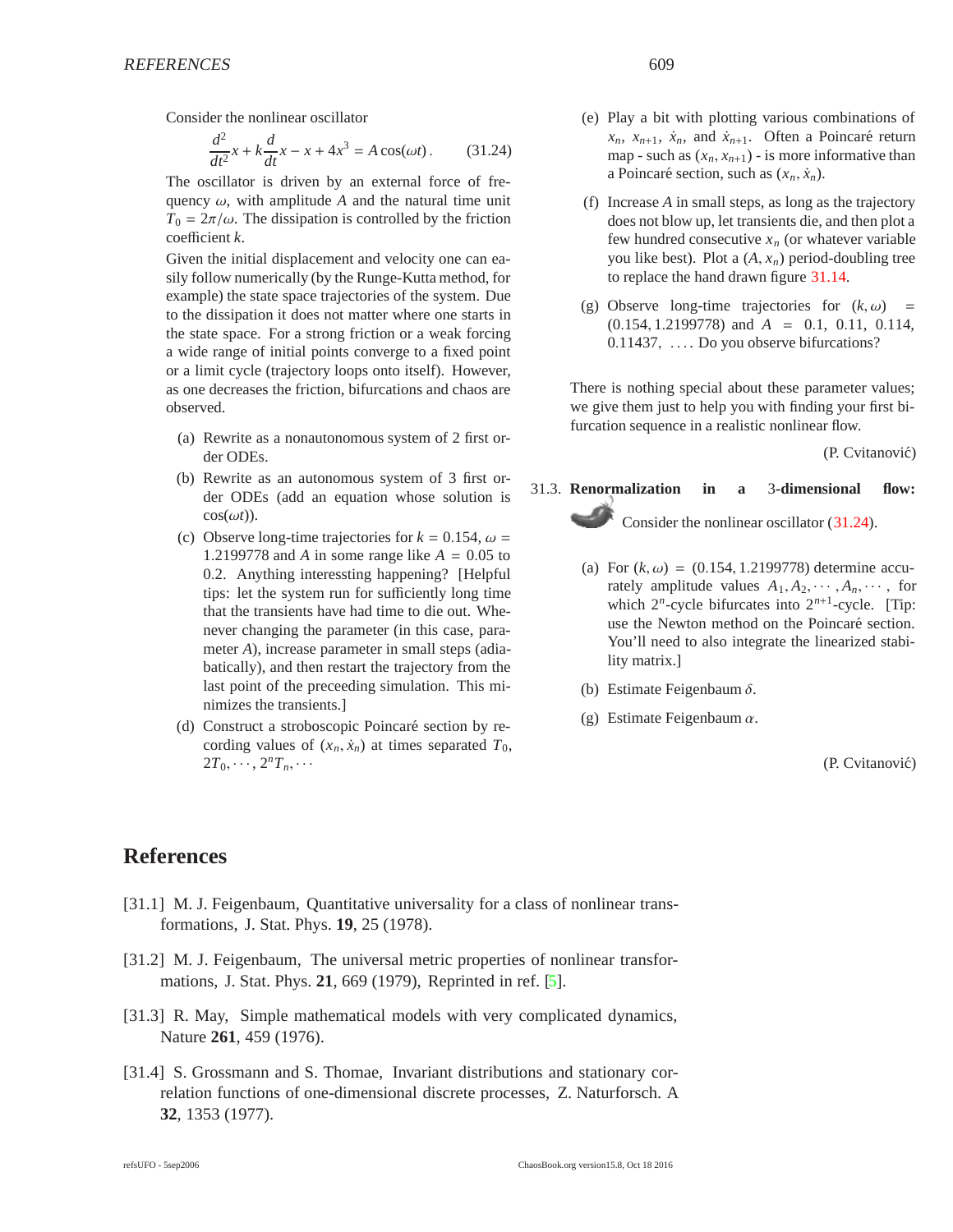- <span id="page-21-0"></span>[31.5] M. J. Feigenbaum and R. D. Kenway, The onset of chaos, in *Statistical and Particle Physics*, edited by K. C. Bowler and A. J. McKane, pp. 1– 100, Edinburgh, 1983, Proc. 26th Scottish Universities Summer School in Physics, SUSSP Publ.
- <span id="page-21-1"></span>[31.6] P. Collet and J.-P. Eckmann, *Iterated Maps on the Interval as Dynamical Systems* (Birkh¨auser, Boston, 1980).
- <span id="page-21-2"></span>[31.7] P. Coullet and C. Tresser, Itérations d'endomorphismes et groupe de renormalisation, J. de Physique Colloque C **39**, 5 (1978).
- [31.8] P. Coullet and C. Tresser, Itérations d'endomorphismes et groupe de renormalisation, C. R. Acad. Sci. Paris A **287**, 577 (1978).
- <span id="page-21-3"></span>[31.9] A. J. Dragt, Lie methods for nonlinear dynamics with applications to accelerator physics, www.physics.umd.edu/dsat/dsatliemethods.html, 2011.
- [31.10] F. C. Moon, *Chaotic Vibrations: An Introduction for Applied Scientists and Engineers* (Wiley, New York, 1987).
- <span id="page-21-4"></span>[31.11] A. Y. Kuznetsova, A. P. Kuznetsov, C. Knudsen, and E. Mosekilde, Catastrophe theoretic classification of nonlinear oscillators, Int. J. Bif. Chaos **14**, 1241 (2004).
- <span id="page-21-5"></span>[31.12] K. Briggs, A precise calculation of the Feigenbaum constants, Mathematics of Computation **57**, 435 (1991).
- <span id="page-21-6"></span>[31.13] K. M. Briggs, G. R. W. Quispel, and C. J. Thompson, Feigenvalues for Mandelsets, J. Phys. A **24**, 3363 (1991).
- <span id="page-21-7"></span>[31.14] K. M. Briggs, T. W. Dixon, and G. Szekeres, Analytic solutions of the Cvitanović-Feigenbaum and Feigenbaum-Kadanoff-Shenker equations, Int. J. Bif. Chaos **8**, 347 (1998).
- <span id="page-21-8"></span>[31.15] E. W. Weisstein, Feigenbaum constant, 2012, mathworld.wolfram.com/FeigenbaumConstant.html.
- <span id="page-21-9"></span>[31.16] "Feigenbaum Function," [.](http://mathworld.wolfram.com/FeigenbaumFunction.html) mathworld.wolfram.com/FeigenbaumFunction.html.
- [31.17] M. H. Jensen, P. Bak, and T. Bohr, Complete devil's staircase fractal dimension and universality of mode-locking structure in the circle map, Phys. Rev. Lett. **50**, 1637 (1983).
- <span id="page-21-10"></span>[31.18] M. H. Jensen, P. Bak, and T. Bohr, Transition to chaos by interaction of resonances in dissipative systems. I. Circle maps, Phys. Rev. A **30**, 1960 (1984).
- <span id="page-21-11"></span>[31.19] P. Bak, T. Bohr, and M. H. Jensen, Mode-locking and the transition to chaos in dissipative systems, Phys. Scr. **T9**, 50 (1985).
- <span id="page-21-12"></span>[31.20] S. Shenker, Scaling behavior in a map of a circle onto itself: Empirical results, Physica D **5**, 405 (1982).